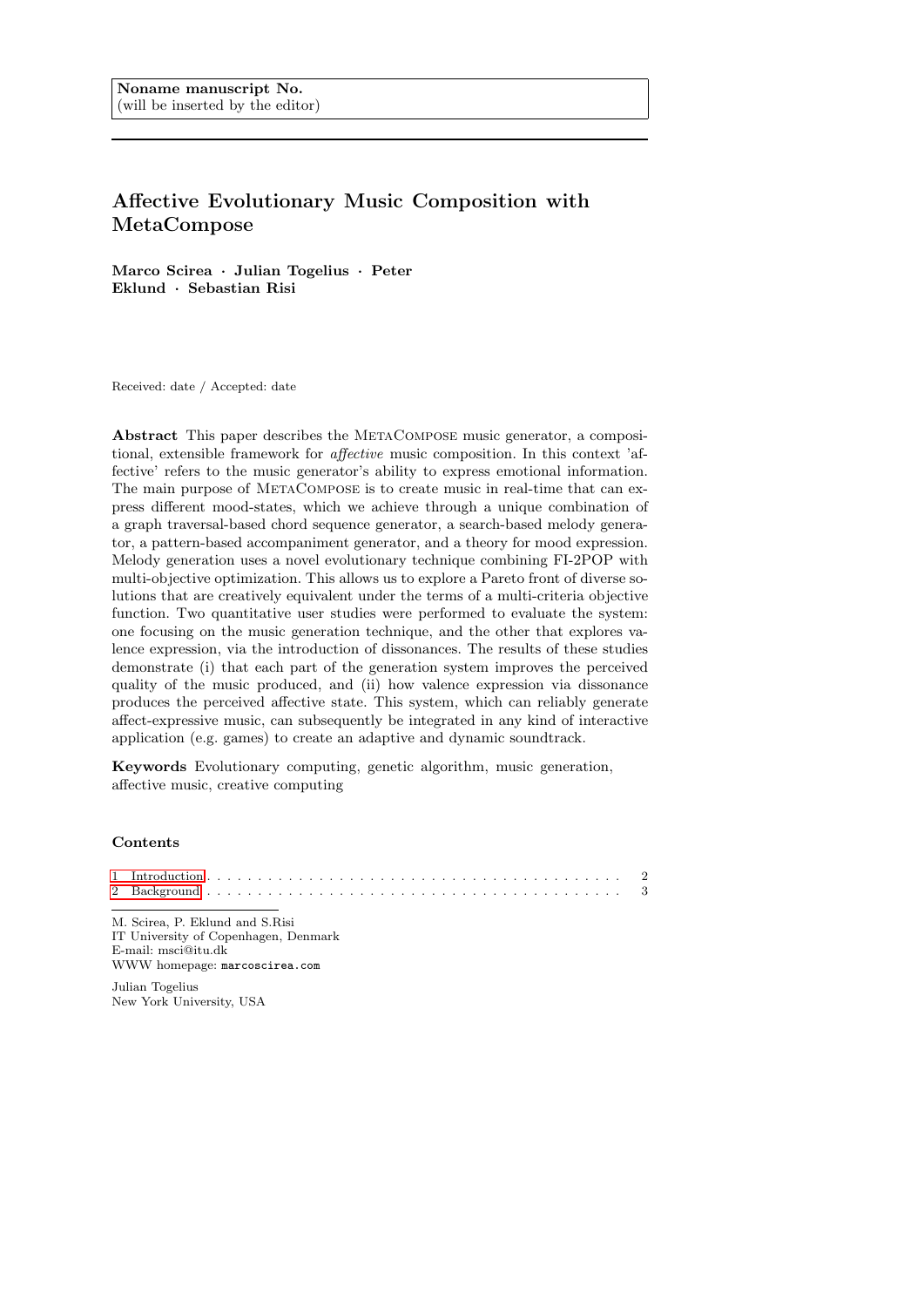| 9 Evaluation of valence expression through dissonance 24 |  |  |  |  |  |  |  |  |
|----------------------------------------------------------|--|--|--|--|--|--|--|--|
|                                                          |  |  |  |  |  |  |  |  |

#### <span id="page-1-0"></span>1 Introduction

The are many reasons to build computer generated music systems, including adapting to a dynamic environment, performing concurrently with a human player, reflecting upon music composition practice, and others [\[70\]](#page-30-0). Music has the power to evoke moods and emotions – even music generated algorithmically [\[47\]](#page-29-0). Thus music is able to enhance the experience of related media. In some cases the main purpose of a music generation algorithm is to evoke a particular mood. This is true for generators that form part of interactive systems, such as those supporting computer games. In these systems, a common goal of music generation is to elicit a particular mood that dynamically suits the current state of the game-play. Music generation for computer games can be seen as an instance of the experience-driven procedural content generation framework (EDPCG) [\[96\]](#page-31-0), where the game adaptation mechanism generates music with a particular mood or 'affect expression' in response to player actions. The affective music generation system described in this paper is called MetaCompose. The goal of this research is to use MetaCompose for the synthesis of video-game music accompaniment.

Computer games have properties that make them particular interesting and challenging for this style of music generation: unlike traditional sequential media, such as novels or movies, events unfold in response to player input rather than a sequential and linear narrative. Therefore, a music composer for such an interactive environment needs to create music that is dynamic, while also holding the listeners' interest, and avoiding exactly repeating the piece, while maintaining a relationship to what has been heard before. This applies to a wide range of games although not all; e.g. rhythm games such as Guitar Hero make use of semi-static music around which the game-play is constructed  $[64, 3]$  $[64, 3]$ .

This type of system is not limited to computer games; it can also be applied to any type of interactive or dynamic media: for example, adaptive (mood-based) music generation could be of interest for pervasive music [\[69,](#page-30-2)[48,](#page-29-1) [43,](#page-29-2) [85\]](#page-30-3), interactive artworks [\[31\]](#page-28-0), or in the domain of ambient computing [\[20\]](#page-28-1).

The purpose of MetaCompose is to produce music used as background in an interactive/dynamic experience. As such, it does not have to be as complicated and structured as, for example, a classical piece of music. MetaCompose has rather been designed to create small, loopable compositions with the focus on dynamically changing the music's affective expression. The affective moods are directed by an interactive application (e.g. a game) and the system has to be able to change between expressing moods fast enough to enable real-time interaction between the user, the game-play and the music. The system described here builds on experience with several earlier prototypes [\[81,](#page-30-4) [82\]](#page-30-5) which experimented with affective expression using simpler musical structures.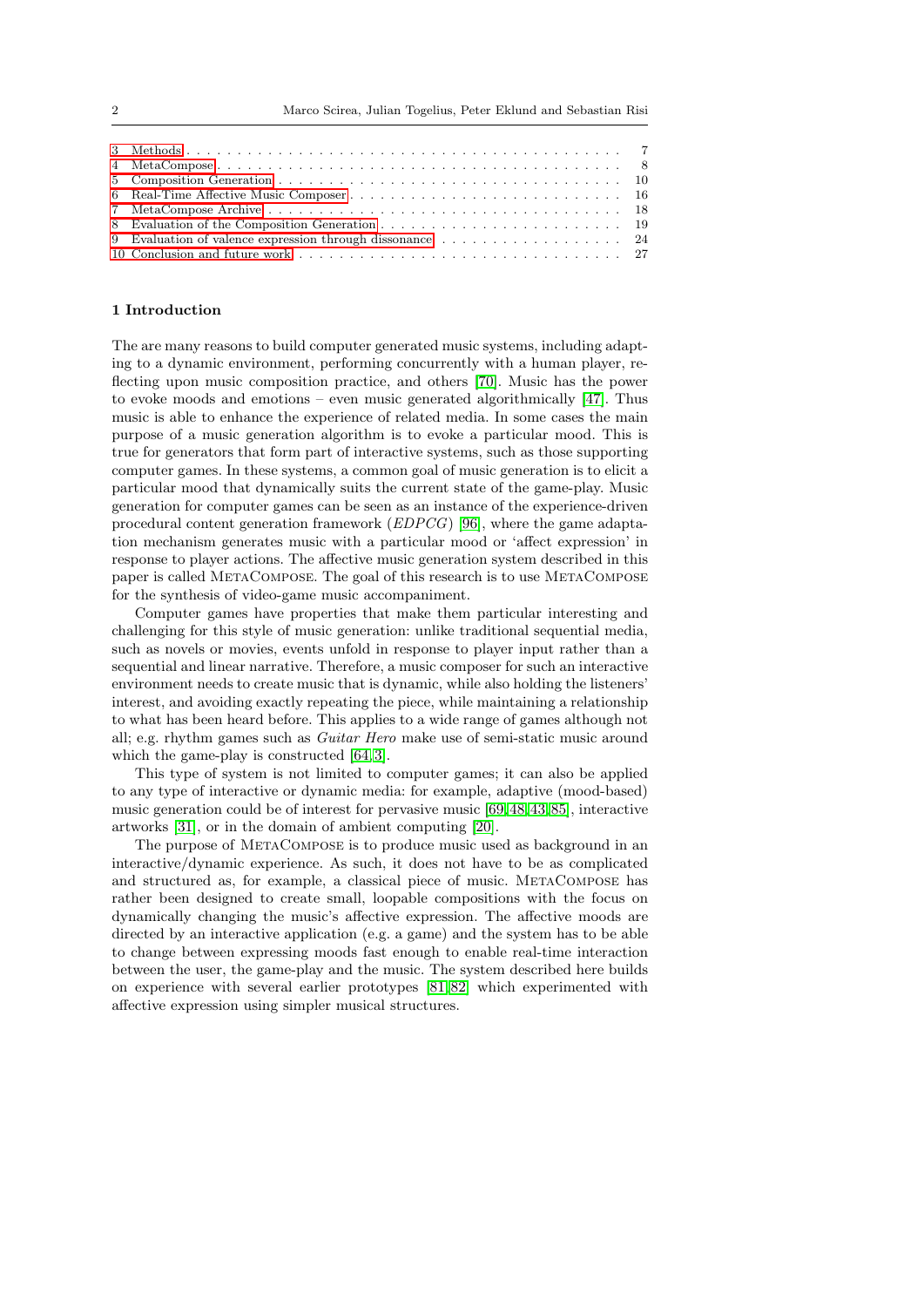This paper extends a previously published conference paper [\[84\]](#page-30-6) that describes the core parts of the music generator. The additional contributions in this extended paper include:

- Explanation of the affective expression layer (theory and implementation);
- Preliminary evaluation of the dimension of affect expression through dissonances;
- Description of the system in a greater detail, which we believe should be enough to reproduce this work.

The paper is structured as follows: Section [4](#page-8-0) provides a concise high-level overview of the system's modules and how they relate. Section [5](#page-9-0) describes the component-based framework for the generation of music abstractions, Section [6](#page-15-0) specifies the details of the real-time music creation via affective expressive improvisation, and Section [7](#page-17-0) describes the archive for storing music abstractions. In Section [8,](#page-18-0) the results of an earlier evaluation study are presented; these investigate the perceived quality of the music generated. Finally, in Section [9](#page-23-0) the results of a second user study are presented, these investigate the expression of positive/negative mood through the introduction of dissonances.

## <span id="page-2-0"></span>2 Background

## 2.1 Music Generation and Games

Procedural generation of music is a field that has received much attention in the last decade [\[65\]](#page-30-7). The approaches are diverse and range from creating simple sound effects, to avoiding repetition when playing human-authored music, to creating more complex harmonic and melodic structures [\[25,](#page-28-2) [26,](#page-28-3)[19,](#page-28-4) [18,](#page-28-5) [46,](#page-29-3) [2\]](#page-27-1). Wooller [\[94\]](#page-31-1) divides approaches to procedural music generation into two categories, namely transformational and generative algorithms. Our music generator, MetaCompose, falls in the latter category since it creates music without having any predefined audio clips to modify or recombine.

Transformational algorithms act upon an already prepared structure, for example, by having music recorded in layers that can be added or removed at a specific time to change the feel of the music. Note that this is only an example and there are a many other transformational approaches [\[1,](#page-27-2) [8\]](#page-28-6), however a complete study of these is beyond the scope of this paper.

Generative algorithms instead create the musical structure themselves; this demands a higher degree of complexity in ensuring the music remains consistent, especially when connecting the music to game events. Such an approach requires more compute-power, as the music-content has to be created dynamically and on the fly. An example of this approach can be found in the game Spore: the music generator was created by Brian Eno with the Pure Data programming language [\[73\]](#page-30-8), in the form of many small samples that recombine to create the soundtrack in real-time.

In this work, we adopt the latter approach, in particular focusing on generative procedural music composition in games for emotional expression. While the topics of affect [\[9\]](#page-28-7), semiotics [\[30\]](#page-28-8) and mood-tagging [\[58\]](#page-29-4) are also interesting and significant, the focus of our system is real-time generation of background music able to express moods.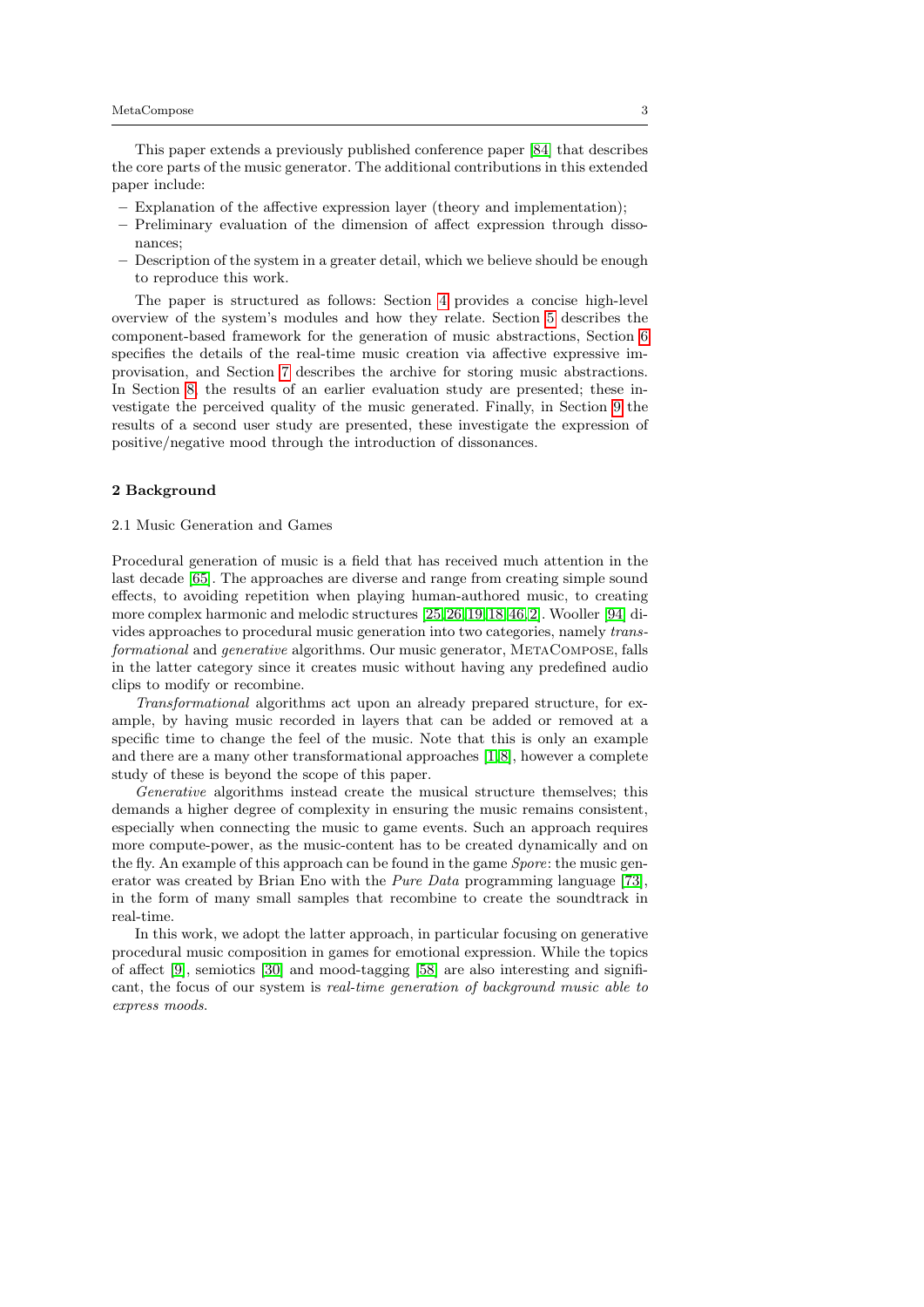Many projects focus on expressing one (or more) affective states: an example is described by Robertson [\[75\]](#page-30-9), where a music generator is developed to express fear. There are parallels between that work and our approach, for example musical data is represented via an abstraction (in their case via the CHARM representation [\[86,](#page-30-10) [93\]](#page-31-2)), yet we claim our system has a higher affective expressiveness since it aims to express multiple moods in music. A more extensive example of a generative music system targeted at expressing particular emotions is described by Monteith [\[67\]](#page-30-11) using Markov models,  $n$ -grams and statistical distributions sourced from a training corpus of music. Chan and Ventura's work [\[17\]](#page-28-9), much like ours, focuses on expressing moods; yet their approach relies on changing the harmonization of a predefined melody, while ours generates the complete piece.

Evolutionary computation (EC) has a multitude of applications (see this recent review of the field [\[27\]](#page-28-10)); while EC approaches have many features, we believe that the one that makes them particularly well-suited for creative tasks is that they are not focused on a single solution. Another aspect is that ECs are non-deterministic, if the problem is complex enough, ECs find different solutions based on the same initial conditions. There are many examples of evolutionary algorithmic (EA) approaches to generating music, two notable examples are the methods to evolve piano pieces by Loughran et al. [\[59\]](#page-30-12) and Dahlstedt [\[20\]](#page-28-1), although many others can be found in the Evolutionary Computer Music book [\[66\]](#page-30-13). Other examples of realtime music generation can be found in patents: two examples are a system that allows the user to play a solo over some generative music [\[74\]](#page-30-14) and another that creates complete concert pieces in real-time [\[62\]](#page-30-15). An interesting parallel between the second system [\[62\]](#page-30-15) and ours is the incorporation of a measure of "distance" between music clips in order to reduce repetition. Still, neither of the patented systems explicitly addresses affective expression.

As the final objective, our generator is designed to be employed to create computer game music. It is therefore important to mention the work by Livingstone [\[58\]](#page-29-4), which defines a dynamic music environment where music tracks adjust in real-time to the emotions of the game character (or game state). While this work is interesting, it is limited by the usage of predefined music tracks for affective expression. Finally, another notable project in affective expressive music in games is Mezzo [\[12\]](#page-28-11): a system that composes neo-Romantic game soundtracks in real-time and creates music that adapts to emotional states of the character, mainly through the manipulation of leitmotifs.

# 2.2 Emotions and moods

Emotions have been extensively studied within psychology, although their nature (and what constitutes the basic set of emotions) varies widely. Numerous models of emotion have been developed since the seminal studies of the early 20th century [\[51,](#page-29-5) [79\]](#page-30-16), arguably one of the most influential is the theory of basic or discrete emotions devised by Ekman [\[29,](#page-28-12)[28,](#page-28-13) [89\]](#page-31-3). The theory of basic emotions posits that all affective experiences derive from a core set of basic emotions which are distinct and independent. An alternate approach has been the development of dimensional models of affect, which posit that all emotions derive from a combination of two or more underlying psychological "dimensions [\[72,](#page-30-17) [80,](#page-30-18) [92\]](#page-31-4). Lazarus argues that "emotion is often associated and considered reciprocally influential with mood, tem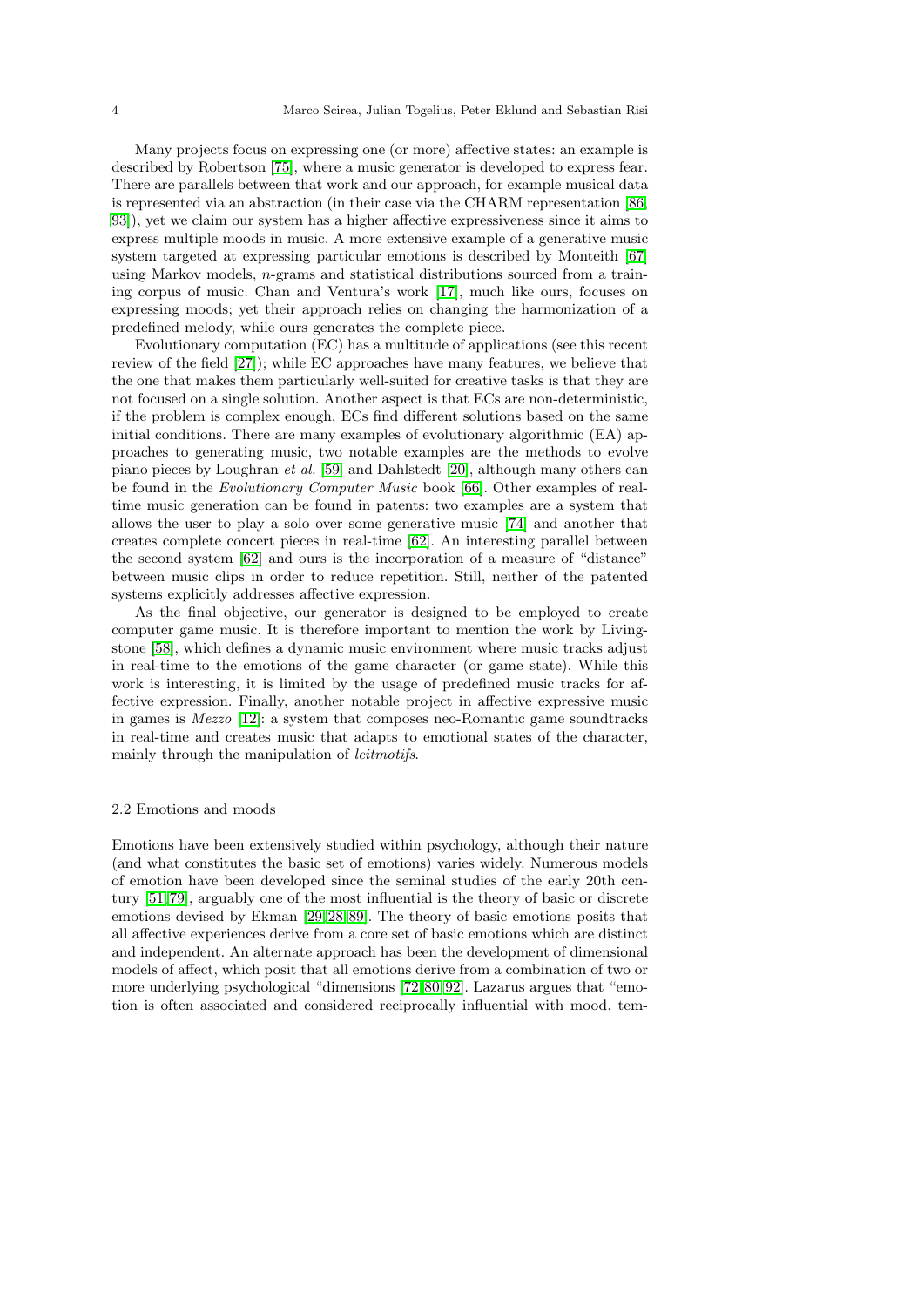perament, personality, disposition, and motivation" [\[53\]](#page-29-6). Therefore the approach presented in this work aims to produce scores with an identifiable mood, and in so doing, induce an emotional response from the listener.

Affect is generally considered to be the experience of feeling or emotion. Brewin [\[11\]](#page-28-14) states that affect is post-cognitive; namely emotions arise only after an amount of cognitive processing has been accomplished. With this assumption in mind, every affective reaction (e.g., pleasure, displeasure, liking, disliking) results from "a prior cognitive process that makes a variety of content discriminations and identifies features, examines them to find value, and weights them according to their contributions" [\[11\]](#page-28-14). Another view is that affect can be both pre- and postcognitive, notably [\[55\]](#page-29-7); in this theory thoughts are created by an initial emotional response that in turn leads to an induced affect.

Moods are affective states. However, while an emotion generally has a specific object of focus, a mood tends to be more unfocused and diffuse [\[60\]](#page-30-19). Batson [\[6\]](#page-28-15) posits that mood "involves tone and intensity and a structured set of beliefs about general expectations of a future experience of pleasure or pain, or of positive or negative affect in the future". Another important difference between emotions and moods is that moods, being diffuse and unfocused, may last longer [\[7\]](#page-28-16).

In this paper, we focus on mood instead of emotion, for we expect that in games – where the player listens to the background music for a longer time – moods are more likely to be a determinant in player experience. In addition, they are easier for game designers to integrate, since they represent longer-duration sentiments, more suited to segments of game-play.

## 2.3 Moods in Music

Music is a powerful medium for affecting moods and this has been attested throughout history by poets, playwrights, composers, and researchers. Already Butler, in 1973, provided a bibliography of almost 900 publications in the 19th century that relate to the study of music psychology [\[14\]](#page-28-17). Unsurprisingly, the concept of mood expression and manipulation has been of great interest in the field of marketing; Bruner compiled an extensive, if now somehow dated, review of studies on music moods in connection to marketing [\[13\]](#page-28-18). It is important to note that there is disagreement about the kind of emotional responses evoked in the listener, and the alternative positions being argued that these are: i) "real" emotions, ii) a separate class of "aesthetic" emotions, or iii) moods [\[47\]](#page-29-0). We do not go in detail on this issue as the scope of this paper is limited to expressed – and not evoked – affective content.

The set of adjectives that can describe the mood of music and an emotional response to it is immense and there is no accepted standard vocabulary. For example, in the work of Katayose [\[44\]](#page-29-8), the emotional adjective set includes Gloomy, Serious, Pathetic and Urbane. Other ontologies propose multiple mood clusters: eight in the case of Hevner [\[37\]](#page-29-9) and ten in the case of Farnsworth [\[32\]](#page-28-19). Moreover, *All Music Guide*<sup>[1](#page-4-0)</sup>, a human-annotated music information database, uses an even larger descriptive approach with a total of 179 mood labels (not mutually exclusive).

<span id="page-4-0"></span><sup>1</sup> <http://www.allmusic.com>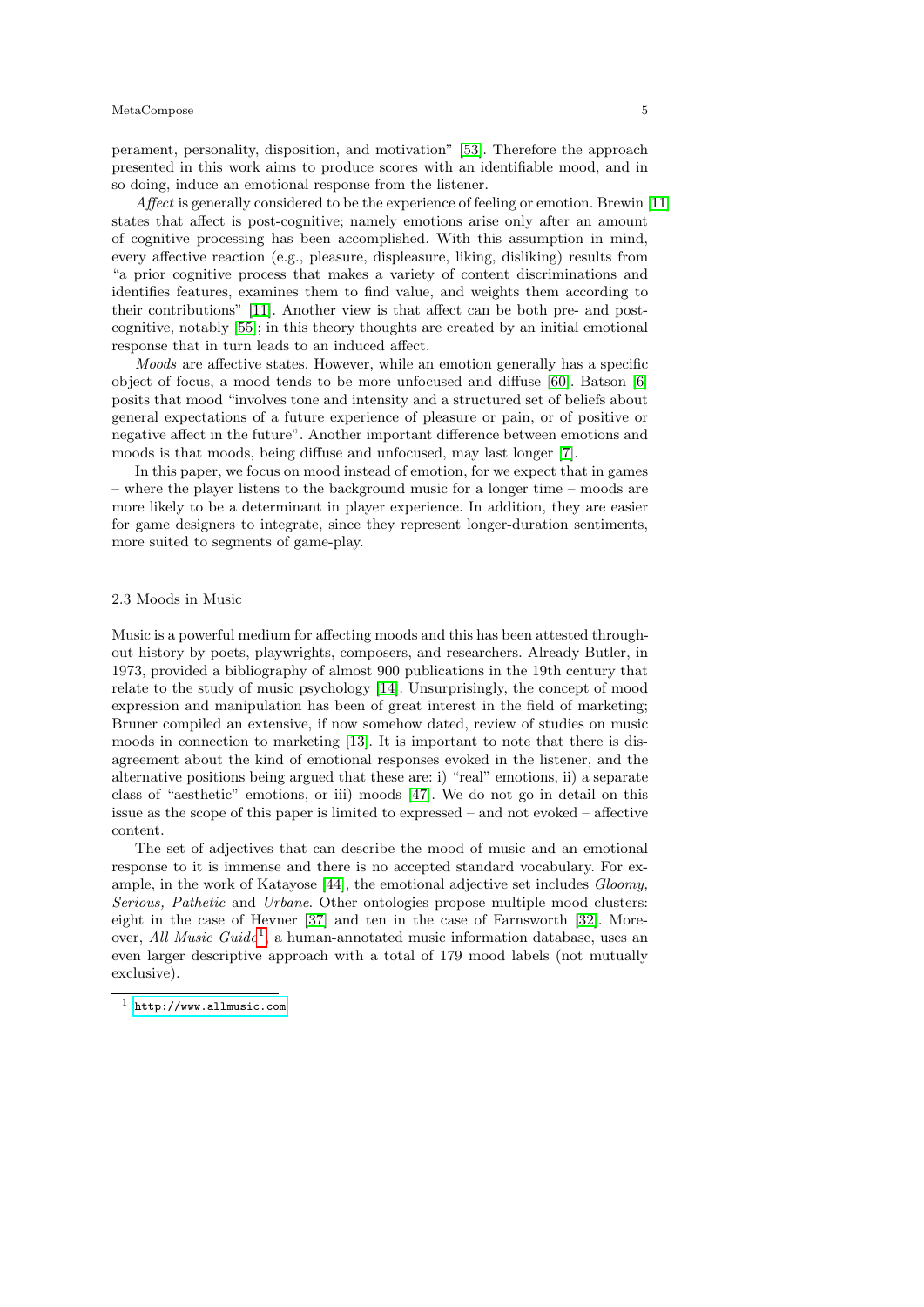<span id="page-5-0"></span>

Fig. 1: The Valence-Arousal space, labeled by Russell's [\[77\]](#page-30-20) direct circular projection of adjectives.

Russell [\[77\]](#page-30-20) proposed a model of affect based on two bipolar dimensions: pleasant-unpleasant and arousal-sleepy, theorizing that each affect word can be mapped into a bi-dimensional space (Figure [1\)](#page-5-0). Thayer [\[88\]](#page-31-5) applied Russell's model to music using the dimensions of valence and stress; although the names of the dimensions are different from Russell's, their meaning is identical. Also, we find different terms among different authors [\[95,](#page-31-6) [80\]](#page-30-18) for the same moods. We use the terms valence and arousal, as they are the most commonly used in affective computing research. In this way, affect in music can be divided into quadrants based on the dimensions of valence and arousal: Anxious/Frantic (Low Valence, High Arousal), Depression (Low Valence, Low Arousal), Contentment (High Valence, Low Arousal) and *Exuberance* (High Valence, High Arousal). These quadrants have the advantage of being explicit and discriminate; also they are the basic music-induced emotions described in [\[49,](#page-29-10) [56\]](#page-29-11). The model also views the axis as a continuous feature space, allowing for a theoretically unlimited combination of the two axis' expression. We adopted Thayer's approach as we believe its characteristics present more interesting computational applications (namely a continuous approach instead of a categorical one) and follow Russell's model of affect, still one of the most accepted in psychology.

Many attempts have been made to link emotions with specific aspects of music (tempo, mode, loudness, pitch, etc.). Hevner, in a classic series of studies, explored the effect of changes in mode, tempo, and pitch. Tempo and mode seem to be the strongest determinants of perceived emotion, yet the study had a flaw in the wording, making it unclear if the participants were annotating perceived or expressed affect [\[36,](#page-29-12) [37,](#page-29-9) [38\]](#page-29-13). Many more studies have been conducted since then, mainly exploring modes and tempo [\[50\]](#page-29-14). Far less explored are the associations with musical dimensions such as loudness, timbre [\[40\]](#page-29-15) and pitch height [\[35\]](#page-29-16) (for a review see [\[33\]](#page-29-17)). A relatively unexplored area concerns the interplay of these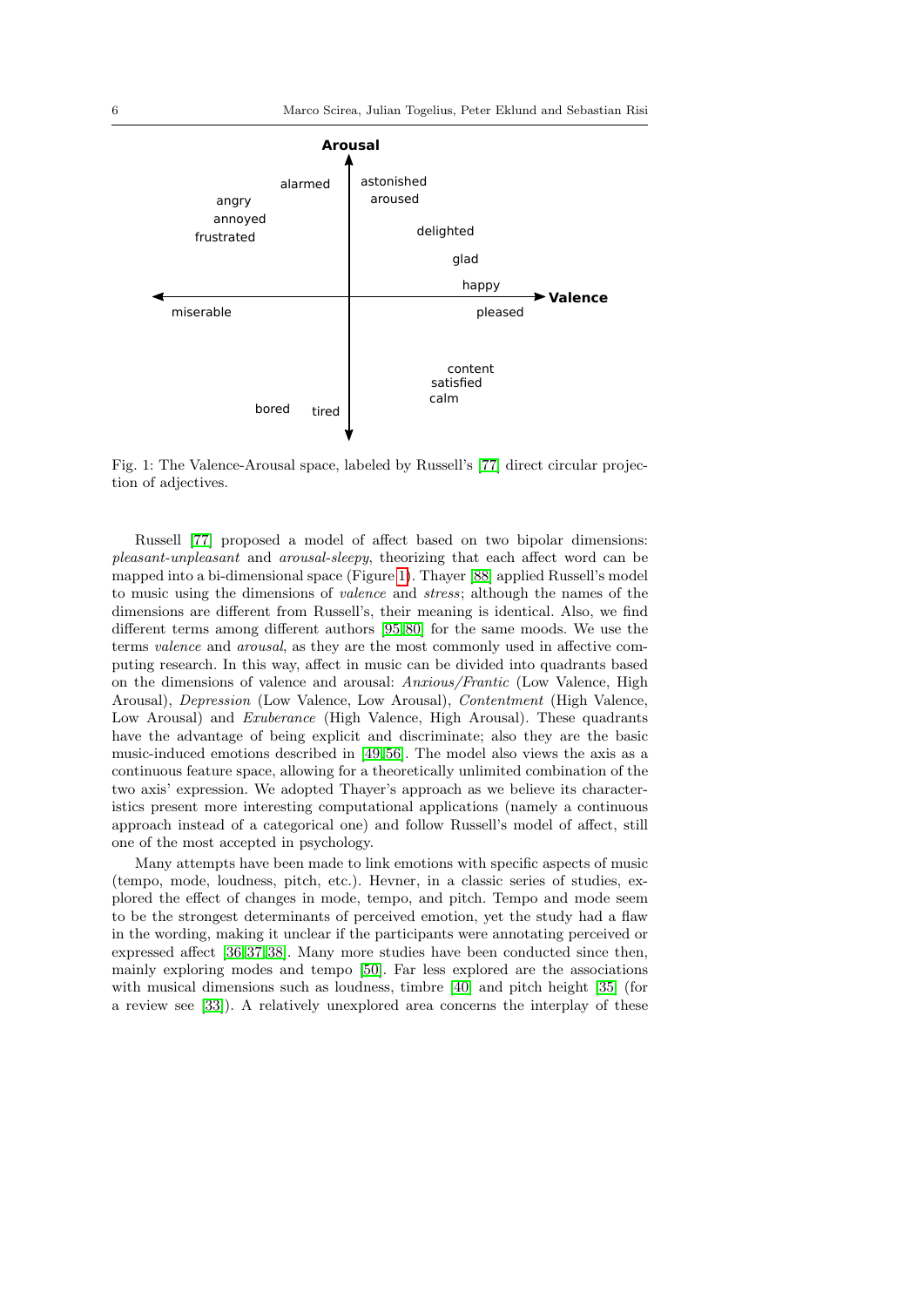dimensions, which are liable to be complex and somewhat idiosyncratic. Schellenberg conducted one such study, specifically on the interaction between rhythm and pitch [\[78\]](#page-30-21). Our mood expression theory (section [6.1\)](#page-15-1) is based on the results of some of these previous studies. We also expect to find some interesting interplay between the various dimensions, which may shed some light in how features interact to convey affect.

In previous work, we built on these theories to evaluate affective expression in music through a crowd-sourced quantitative experiment: participants were asked to evaluate the affective expression perceived in the music composed through freeform answers [\[83\]](#page-30-22). Subsequently, words are stemmed (to group all the variations of similar words) and positioned in the bi-dimensional affective space through a best-localized criterion: the closer the words describing a part of the space are clustered, the more descriptive they are considered to be.

#### <span id="page-6-0"></span>3 Methods

# 3.1 Multi-Objective Optimization

Multi-Objective Optimization (MOO) is defined as the process of simultaneously optimizing multiple objective functions. In most multi-objective optimization problems, there is no single solution that simultaneously optimizes every objective. In this case, the objective functions are said to be partially conflicting, and there exists, a number (possibly infinite) of Pareto optimal solutions. To understand what makes a solution better than another the concept of Pareto dominance is introduced: it is a binary relation between two solutions where one solution is Pareto dominant with respect to another solution if, for all objectives, it improves on the other solution. A solution is called "non-dominated", Pareto optimal, Pareto efficient or "non-inferior", if none of the objective functions can be improved in value without degrading one or more of the other objective values. Therefore, a practical approach to multi-objective optimization is to investigate a set of solutions (the best-known Pareto set) that represents the Pareto optimal set as much as possible [\[97\]](#page-31-7). Many Multi-Objective Optimization approaches using Genetic Algorithms (GAs) have been developed. The literature on the topic is vast; Coello lists more than [2](#page-6-1),000 references on this topic on his website<sup>2</sup>.

Our approach builds on the successful and popular NSGA-II algorithm [\[23\]](#page-28-20). The objective of NSGA-II is to improve the adaptive fit of a population of candidate solutions to a Pareto front, constrained by a set of objective functions. The population is sorted into a hierarchy of sub-populations based on the ordering of Pareto dominance. Similarity between members of each sub-group is evaluated on the Pareto front, and the resulting groups and similarity measures are used to promote a diverse front of non-dominated solutions.

3.2 Feasible/Infeasible 2-Population Genetic Algorithm

Many search/optimization problems have not only one or several numerical objectives, but also a number of constraints – binary conditions that need to be

<span id="page-6-1"></span><sup>2</sup> http://www.cs.cinvestav.mx/˜constraint/papers/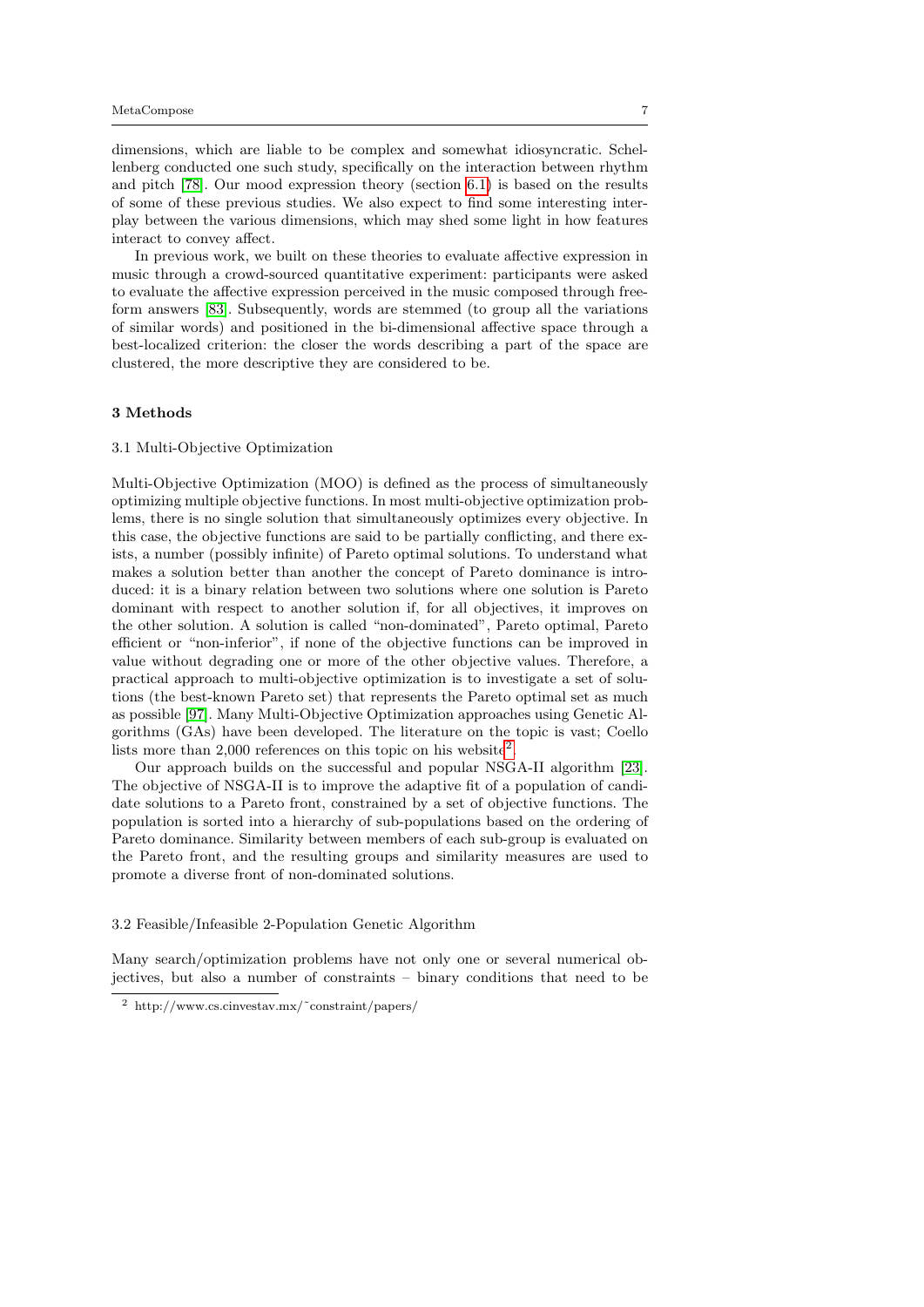<span id="page-7-0"></span>

Fig. 2: METACOMPOSE's architecture.

satisfied for a solution to be valid. The approach we adopt for melody generation contains such strong rules; these are described in detail in Section [5.2.2.](#page-11-0) A number of constraint handling techniques have been developed to deal with such cases within evolutionary algorithms. The Feasible/Infeasible 2-Population method (FI-2POP) [\[45\]](#page-29-18) is a constrained evolutionary algorithm that maintains two populations evolving in parallel, where feasible solutions are selected and bred to improve their objective function values, while infeasible solutions are selected and bred to reduce their constraint violations. In each generation, individuals are tested for constraint violations; if they present at least one violation they are moved to the 'Infeasible' population, otherwise they are moved to the 'Feasible' population. An interesting feature of this algorithm is that the infeasible population influences, and sometimes dominates, the genetic material of the optimal solution. Since the infeasible population is not evaluated by the objective function, it does not become fixed in a sub-optimal solution, but rather is free to explore boundary regions, where an optimum solution is most likely to be found.

# 3.3 Non-dominated Sorting Feasible-Infeasible 2 Populations

When dealing with constrained optimization problems, the approach is usually to introduce penalty functions to act for the constraints. Such an approach favors feasible solutions over the infeasible ones, potentially removing infeasible individuals that may lead to an optimal solution, and finding solutions that can be considered local optimum. There have been many examples of constrained multi-objective optimization algorithms [\[24,](#page-28-21) [16,](#page-28-22)[42,](#page-29-19) [41\]](#page-29-20).

The internals of MetaCompose use a combination of FI-2POP and NSGA-II, dubbed Non-dominated Sorting Feasible-Infeasible 2 Populations (NSFI-2POP), which units the benefits of maintaining an infeasible population, free to explore the solution space without being dominated by the objective fitness function(s), and finding the Pareto optimal solution for multiple objectives. The algorithm takes the structure of FI-2POP, however the objective function of the feasible function is substituted with the NSGA-II algorithm. In Section [5.2](#page-10-0) (below) an application of this approach to the evolution of melodies is described.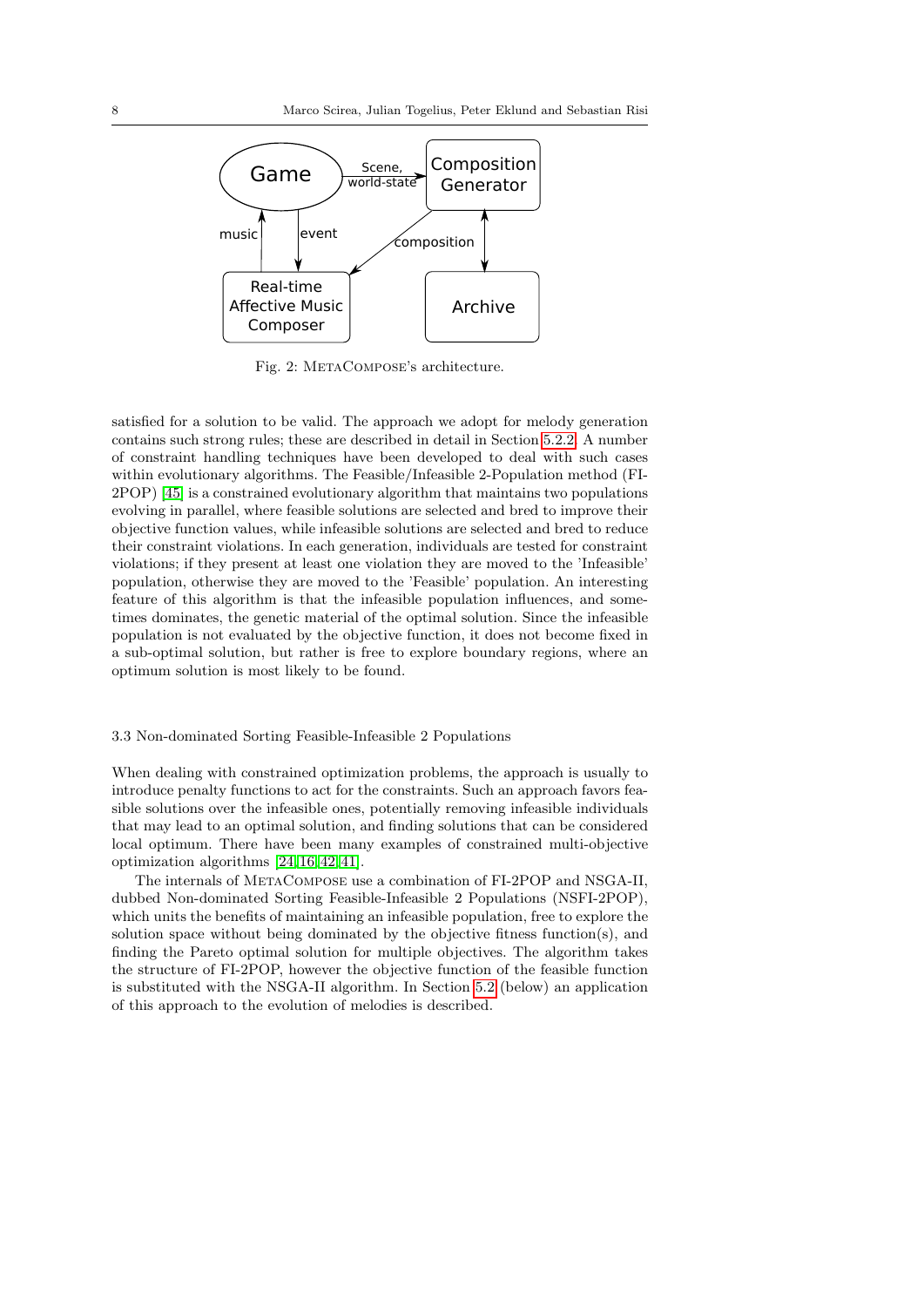<span id="page-8-1"></span>

Fig. 3: The affective roles of the composition generator and of the real-time affective music composer; the first creates music abstractions that do not present any explicit affective expression, the latter renders compositions to reflect a specified mood.

## <span id="page-8-0"></span>4 MetaCompose

MetaCompose consists of three main components: (i) composition generator (Sec-tion [5\)](#page-9-0), (ii) *real-time affective music composer* (Section [6\)](#page-15-0) and (iii) an *archive* (Sec-tion [7\)](#page-17-0) of previous compositions (Fig[.2\)](#page-7-0). The modular nature of METACOMPOSE allows components to be easily exchanged for others or augmented with further components.

The *composition generator* (i) creates the basic abstraction of music that will be used by the real-time affective music composer (ii) in order to create the final score according to a specific mood or affective state. In other words, as a metaphor, the composition generator (i) serves as a composer that only writes the basic outline of a piece, while the real-time affective music composer (ii) acts as an ensemble, free to interpret the piece in different ways. It is therefore important to note that the compositions generated by (i) do not include any explicit affective information, this is subsequently introduced by (ii) (see Figure [3\)](#page-8-1). The purpose of this structure is to allow each composition to be expressed with potentially any affective content. The archive (iii) maintains a database of all the previous compositions connected to the respective levels/scenes of the game-state while also allowing a rank to be computed that measures the novelty of future compositions compared to those historically generated. MetaCompose is designed to be able to react to game events depending on the effect desired. Examples of responses to such events include: a simple change in the affective state, a variation of the current composition, or an entirely new composition.

METACOMPOSE is developed in Java<sup>[3](#page-8-2)</sup>, and makes use of the JMusic<sup>[4](#page-8-3)</sup> and the Beads<sup>[5](#page-8-4)</sup> [\[10\]](#page-28-23) libraries.

<span id="page-8-2"></span><sup>3</sup> <https://www.oracle.com/java/index.html>

<span id="page-8-3"></span><sup>4</sup> <http://explodingart.com/jmusic/>

<span id="page-8-4"></span><sup>5</sup> <http://www.beadsproject.net/>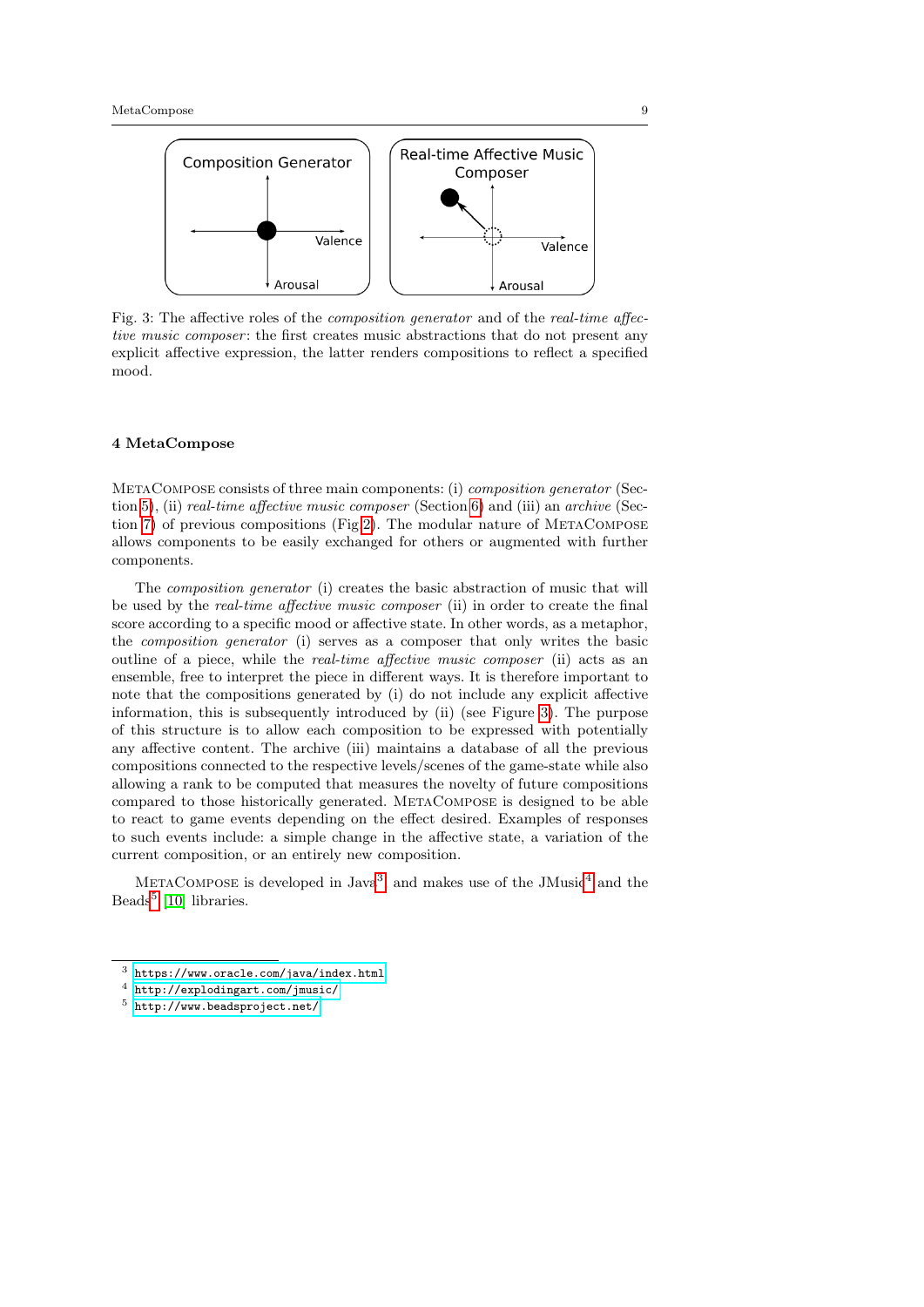<span id="page-9-1"></span>

Fig. 4: Steps for generating a composition.

# <span id="page-9-0"></span>5 Composition Generation

Composition in this paper refers to an abstraction of a music piece composed by a chord sequence, a melody and an accompaniment. It is worth noting that the term accompaniment denotes an abstraction, not the complete score of a possible accompaniment, described in detail in Section [5.3](#page-13-0) (below). The main reason for the deconstruction of compositions is to produce a general structure (an abstraction) that makes music recognizable and provides it with some referential identity. Generating abstractions, which themselves lack some information that one would include in a classically composed piece of music – e.g. tempo, dynamics, etc. – allows MetaCompose to modify the music played in real-time depending on the affective state the interactive media wishes to convey. The generation of compositions is a process with multiple steps: (i) creating a chord sequence, (ii) evolving a melody fitting this chord sequence, and (iii) producing an accompaniment for the melody/chord sequence combination (see Fig. [4\)](#page-9-1).

# 5.1 Chord Sequence Generation

The method for generating a chord sequence works as follows: random walks are performed on a directed graph of common chord sequences (see Fig. [5\)](#page-10-1) starting from a given chord. Referring to Figure [5,](#page-10-1) the graph does not use a specific key, but rather 'degrees': in music theory, a degree (or scale degree) is the name given to a particular note of a scale to specify its position relative to the 'tonic' (the main note of the scale). The tonic is considered to be the first degree of the scale, from which each octave is assumed to begin. The degrees in Fig. [5](#page-10-1) are expressed in Roman numerals and, when talking about chords, the numeral in upper-case symbolizes a major chord, while lower-case (usually followed by an  $m$ ) express a minor chord, which is sometimes omitted. Other possible variations on the chord are generally expressed with numbers and other symbols; these are not listed for the sake of brevity. Therefore, if we consider the D major scale, the Dmajor chord would correspond to a I degree, while a *iiim* degree would be a  $F \sharp minor$ . Various parameters of the generated sequence can be specified, such as sequence length, first element, last element, the chord to which the last element can resolve (e.g., if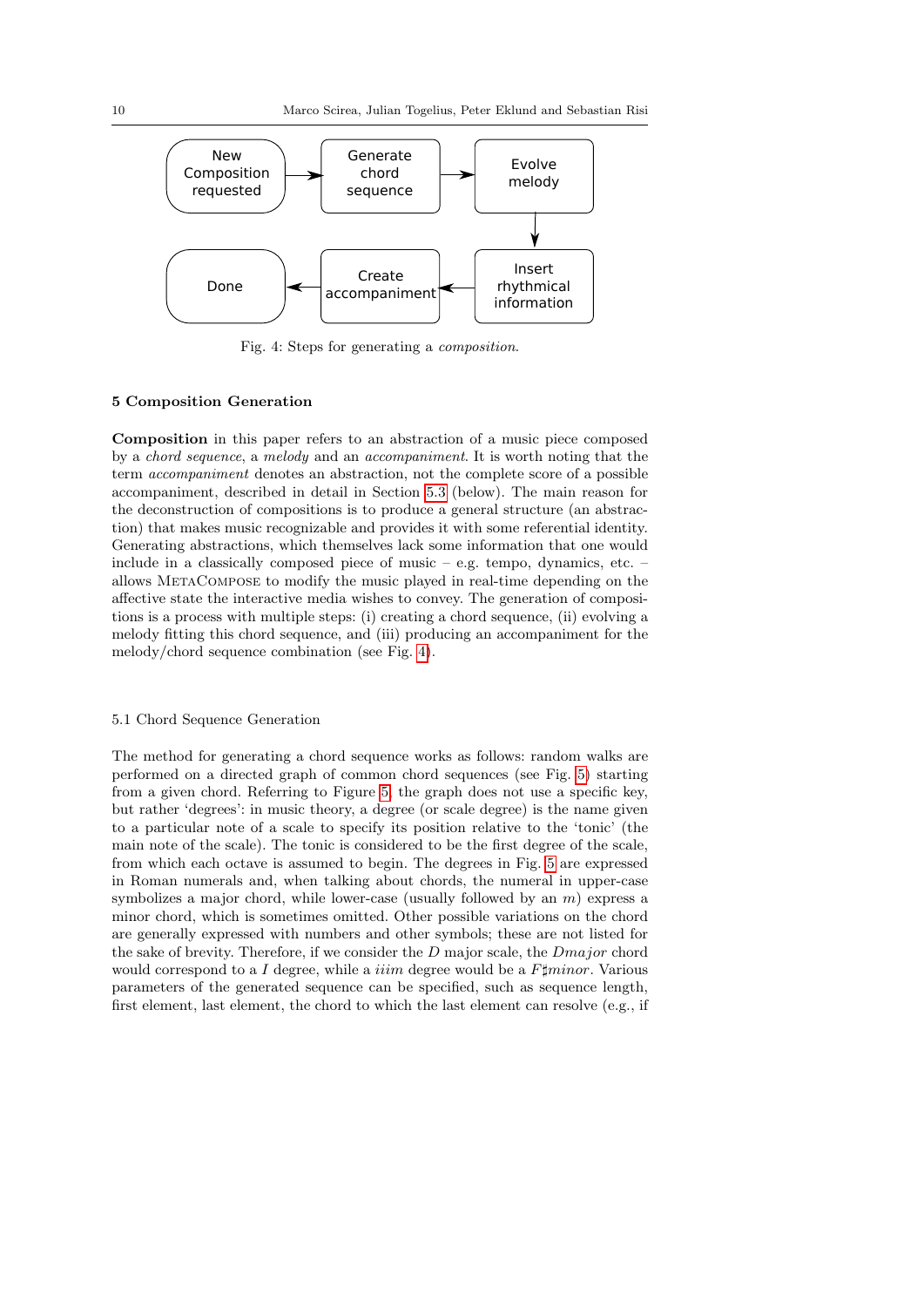<span id="page-10-1"></span>

Fig. 5: Common chord progression map for major scales, created by Steve Mugglin [\[68\]](#page-30-23).

we specify that we want the last chord to be able to resolve in the V degree, the last element might be a  $IV$  or a  $\lim$  degree).

An interesting aspect of this graph is that it also shows common resolutions to chords outside of the current key, which provide a simple way of dealing with key changes. Each chord can be interpreted as a different degree depending on which key is considered, so if we want a key change we can simply: (i) find out which degree the last chord in the sequence will be in the new key and (ii) follow the graph to return to the new key. This should produce harmonious key changes that do not sound abrupt.

# <span id="page-10-0"></span>5.2 Melody Generation

Melodies are generated with an evolutionary algorithm approach. We define a number of features to include (objectives) and to avoid (constraints) in melodies, these are based on classical music composition guidelines and musical practice. These features are divided into constraints and objective functions. Accordingly, we use a Feasible/Infeasible two-population method (FI-2POP [\[45\]](#page-29-18)) with multiobjective optimization [\[22\]](#page-28-24) for the Feasible population. These features are in no way universally correct, but represent the current implementation of the system. It is possible to exchange them for others, and the system would still work, although the product quality would change for better or for worse. Given a chord sequence, a variable number of notes are generated for each chord, which will evolve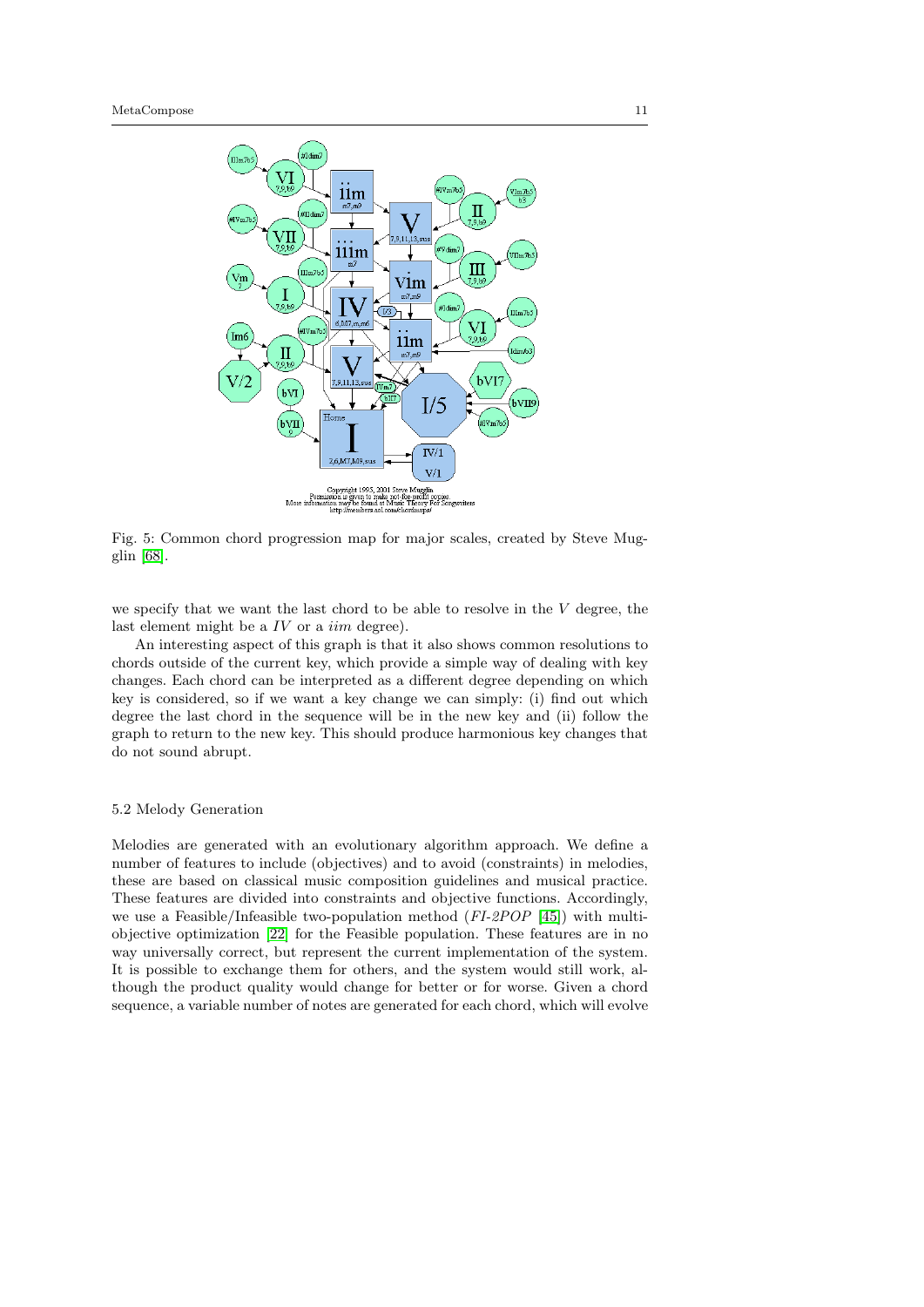without duration information. Once the sequence of notes is created, we generate the duration of the notes pseudo-randomly. We are easily convinced that there is potential to improve the system in this respect, and have experimented with different methods, yet we found no significant or obvious improvement compared to the method described. Therefore, instead of presenting a method which we do not believe creates a strong addition to the system, we present results with this simpler technique. Considering that these durations are only used as a starting point for the affective expression, we believe the impact on the music produced would be negligible.

# 5.2.1 Genome Representation

The evolutionary genome consists of a number of values (the number of notes to be generated) that can express the notes belonging to two octaves of a generic key (i.e.  $0-13$ ). Here, we do not introduce notes that do not belong to the key, effectively making the context in which the melodies are generated strictly diatonic. Variations will appear in later stages in the real-time affective music composer module when variations of the composition to express affective states or chord variations are introduced. The length of the genome depends on how many chords were generated in the previous step and can range from 1 to 8 notes per chord.

## <span id="page-11-0"></span>5.2.2 Constraints

We have three constraints. A melody should: (i) not have leaps between notes bigger than a fifth, (ii) contain at least a minimum number of leaps of a second (50% in the current implementation) and (iii) each note pitch should differ from the preceding note pitch.

<span id="page-11-1"></span>
$$
Feasibility = -\sum_{i=0}^{n-1} (Second(i, i+1) + BigLeaf(i, i+1) + Repeat(i, i+1)),
$$
  
where *n* is the genome length (1)

The three functions comprising eqn. [\(1\)](#page-11-1) are all Boolean that returning either 1 or 0 depending if the two notes at the specified indexes of the genome satisfy the constraint or not. As can be seen, this function returns a number that ranges from (potentially)  $-3(n-1)$  to 0, where reaching the score 0 determines that the individual satisfies all the constraints and, consequently, can be moved from the infeasible population to the feasible population.

On the constraints in eqn. [\(1\)](#page-11-1), leaps larger than a fifth do appear in music but they are avoided here, as experience suggests they can be hard on the ear of the listener [\[15\]](#page-28-25). Namely, if the listener is not properly prepared, leaps larger than a fifth can easily break the flow of the melody. We also specify a minimum number of intervals of a second (the smallest interval possible considering a diatonic context such as this, see the Genome Representation section) because if the melody has too many large leaps it feels more unstructured, not something that we would normally hear or expect a voice to sing. Finally, the constraint on note repetition is justified by the fact that repetitions will be introduced by the real-time affective music composer.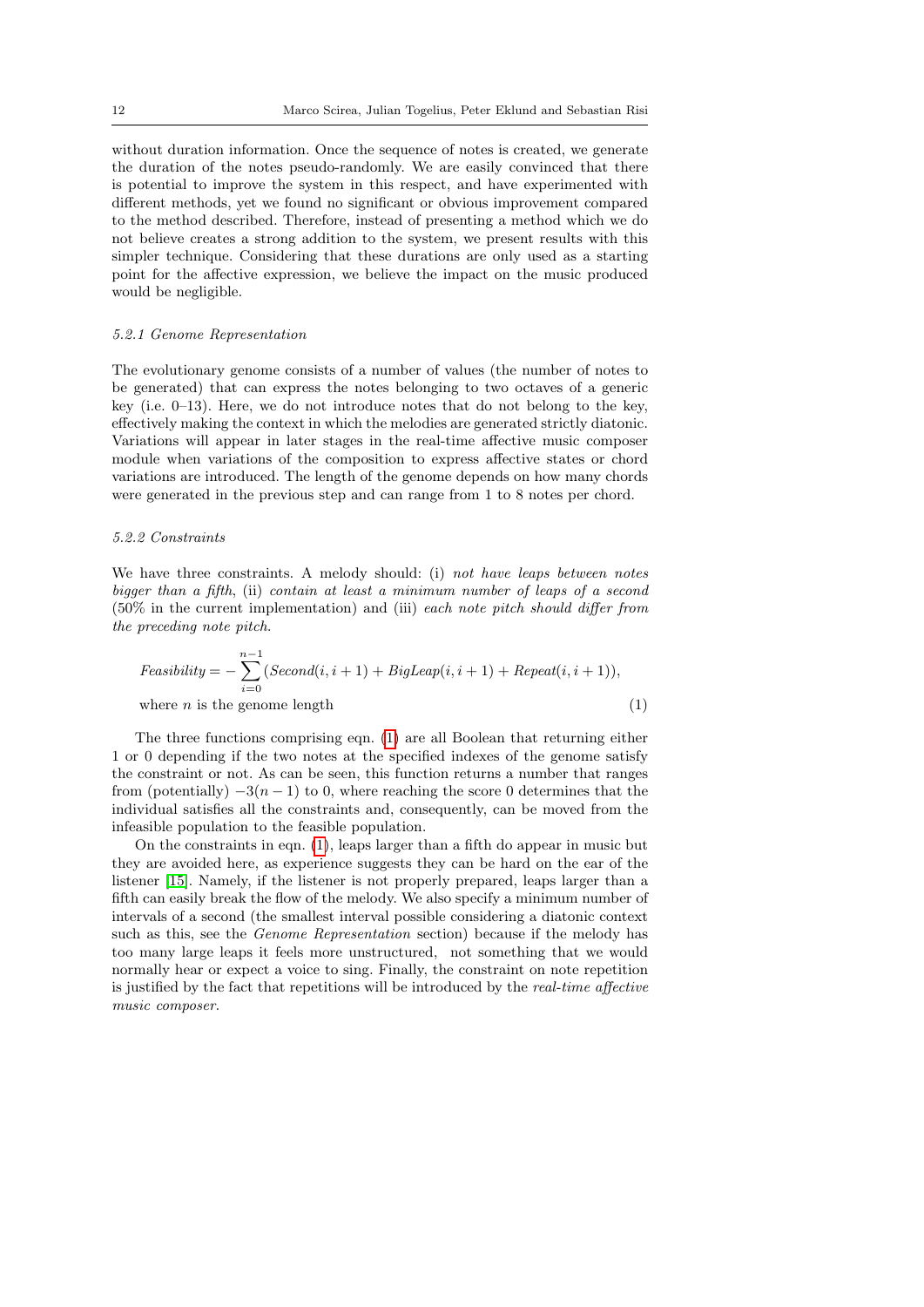

<span id="page-12-1"></span>Fig. 6: An example of counter step-wise approach and departure from a leap (C-G).

## 5.2.3 Fitness Functions

Three objectives are used to compose the fitness functions: a melody should (i) approach and follow big leaps (larger than a second) in a counter step-wise motion (explained below) (eqn. [2\)](#page-12-0), (ii) where the melody presents big leaps the *leap notes* should belong to the underlying chord (eqn. [3\)](#page-13-1) and finally (iii) the first note played on a chord should be part of the underlying chord (eqn. [4\)](#page-13-2).

First, we remind the reader that the definition of an interval in music theory is the difference between two pitches. In Western music, intervals are differences between notes belonging to the diatonic scale, e.g. considering a Cmajor key, the interval between  $C$  and  $D$  is a second, the interval between  $C$  and  $E$  is a third etc.

<span id="page-12-0"></span>
$$
CStep = \sum_{i=0}^{n-1} [IsLeap(i, i+1)(PreCStep(i, i+1) + PostCStep(i, i+1))]/leapsN
$$
  
where *CStep* stands for *CounterStep*, *PreCStep* for *PreCounterStep*,  
and *PostCStep* for *PostCounterStep* (2)

CStep (eqn. [2\)](#page-12-0) measures counter step-wise approach and follow to big leaps. To clarify what counter step-wise motion means: if we examine a leap of a fifth from C to G, as in Fig.  $6$  – assuming we are in a  $Cmajor$  key – this is a upward movement from a lower note to a higher note, a counter step-wise approach would mean that the  $C$  would be preceded by a higher note (creating a downward movement) with an interval of a second, therefore a D. Likewise, following the leap in a counter step-wise motion would mean that we need to create a downward movement of a second after the  $G$ , therefore we would need an  $F$  to follow.

The reason we introduce this objective is that it makes leaps much easier on the listener's ear, otherwise counter step-wise motions often sound too abrupt, by suddenly changing the range of notes the melody is playing. The PreCStep and PostCStep functions are Boolean functions that respectively check if the note preceding and following the leap approaches or departs with a contrary interval of a second.

The reason for having the leap notes – the two notes that form a leap larger than a second – as part of the underlying chord, is that such leaps are intrinsically more interesting than a step-wise motion, this means that the listener unconsciously considers them more meaningful and pays more attention to them [\[15\]](#page-28-25).

When these leaps contain notes that have nothing to do with the underlying chord, even if they do not present real dissonances, they will be perceived as dissonant because they create unexpected intervals with the chord notes. Including leaps as part of the chord gives a better sense of coherence that the listener will consider as pleasant.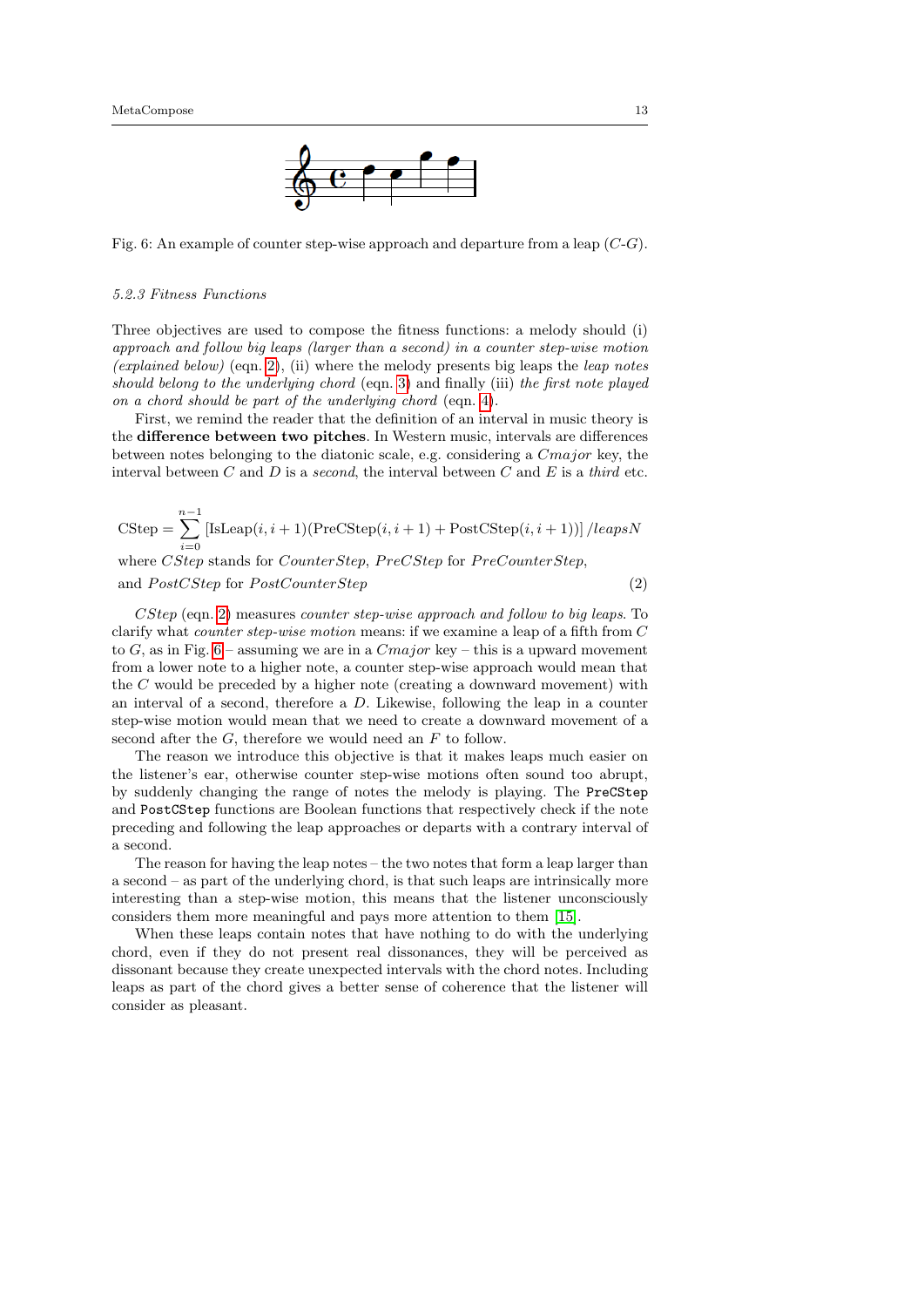ChOnLeap = 
$$
\sum_{i=0}^{n-1} [IsLeap(i, i+1)(BeToChord(i) + BeToChord(i+1))]/leapsN,
$$
  
where *ChOnLeap* stands for Chord On Leap, and *BeToChord*

<span id="page-13-1"></span>for Belongs To Chord (3)

The ChOnLeap function (eqn. [3\)](#page-13-1) calculates how many leap notes belong to the underlying chord by checking if there is a leap between each two notes of the melody  $(IsLeap)$  and, if that is the case giving a positive score for each of the two notes that is part of the underlying chord ( $BeToChord =$  belongs to chord).

<span id="page-13-2"></span>
$$
First NtOnChord = \sum_{i=0}^{n} (IsFirst Note(i) \times BeToChord(i))/chordsN
$$
  
where  $First NtOnChord$  stands for  $FirstNoteOnChord$ , and  $BeToChord$  for  
 $BelongsToChord$  (4)

The last objective (eqn. [4\)](#page-13-2) emphasizes the importance of the first note following a chord change, by playing a note that is part of the chord we reinforce the change and make the chord change sound less discordant.

Note that these objectives, by the nature of multi-objective optimization, will generally not all be satisfied. This is acceptable, as satisfying all objectives might make the generated music sound too mechanical and predictable, while such "soft" rules are only enforced to a certain point, namely the Pareto frontier (contrary to the constraints of the infeasible population, which always need to be satisfied).

## <span id="page-13-0"></span>5.3 Accompaniment Generation

Accompaniment is included in the composition because, not only do chords and melody give identity to music, but also provide rhythm. Accompaniment is divided into two parts: a basic rhythm (a collection of note duration) and a basic note progression (an arpeggio). We can progress from the accompaniment representation to a score of the accompaniment by creating notes, with duration from the basic rhythm and pitches from the progressions (offset on the current underlying chord).

In previous work [\[84\]](#page-30-6), we described an approach to generating rhythms consisting of a stochastic process involving combinations and modifications of some elements taken from a small archive of basic rhythms. MetaCompose was upgraded to make use of Euclidean rhythms [\[90\]](#page-31-8), which have the property that their onset patterns are distributed as evenly as possible. Toussaint [\[90\]](#page-31-8) also shows how such rhythms include a large family of rhythms used as rhythmic *ostinatos* in world music. Euclidean rhythms can be generated very efficiently and fulfill the objective of having a basic "pulse" for the instruments to follow.

Arpeggios are generated through a stochastic process involving combinations and modifications (inversions, mutations, etc.) of some elements taken from a small archive of basic rhythms. Specifically we have two basic arpeggios (see Fig. [7\)](#page-14-0). The algorithm performs the following steps: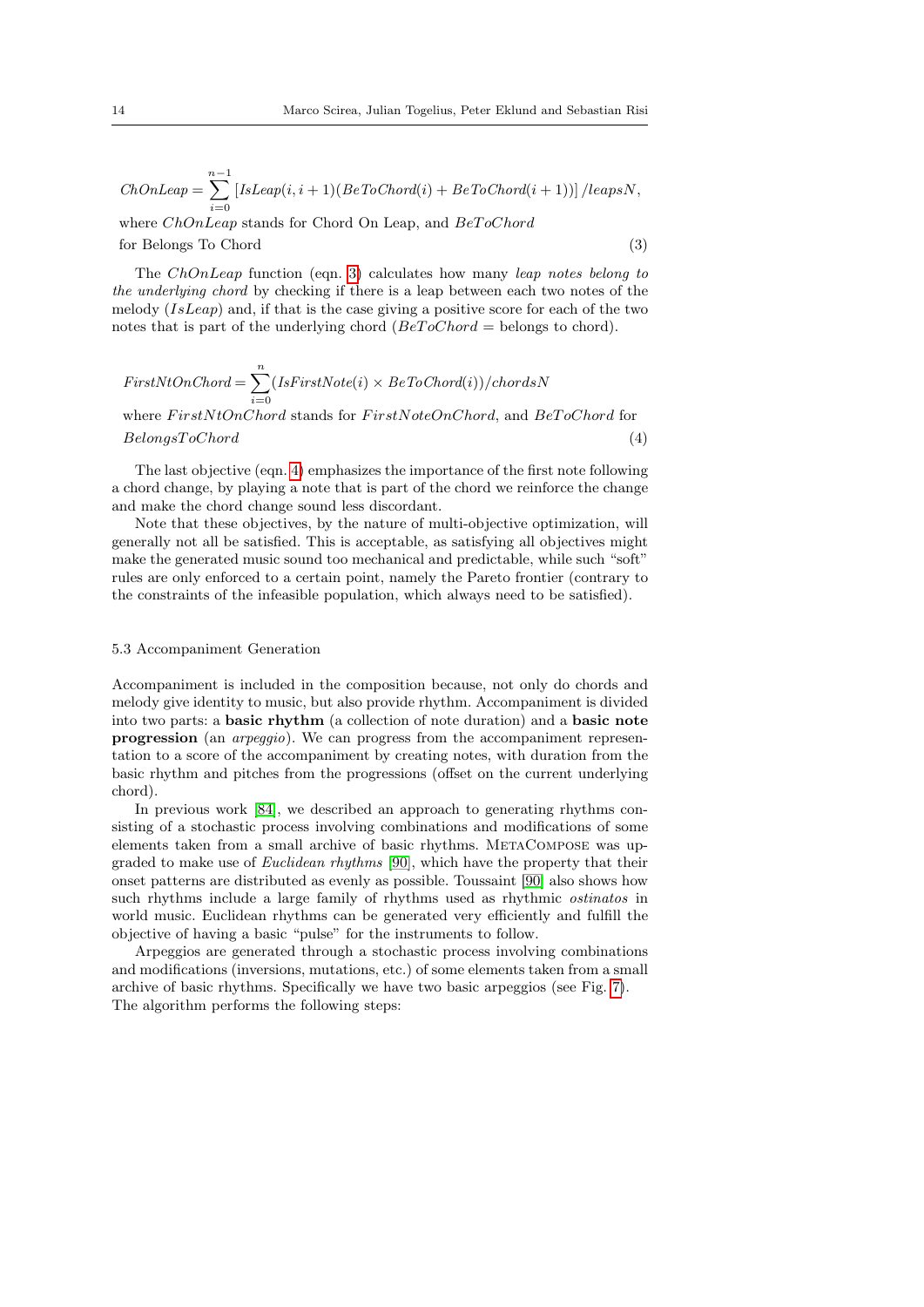<span id="page-14-0"></span>

Fig. 7: Basic arpeggios. These are represented as if they were played under a C major or C minor chord, but are transposed depending on what chord they appear underneath. Also the rhythmic notation of the arpeggio is dependent on the rhythmic structure.

- 1. choose a basic arpeggio;
- 2. shuffle the elements of the arpeggio;
- 3. increase the arpeggio to match the size of the basic rhythm (done by introducing at a random index of the arpeggio a new random pitch that already belongs to the arpeggio).

The rhythm presented in the final music will be modified by the real-time affective music composer for variety or for affect expression, while still maintaining a rhythmic and harmonic identity that will provide a characteristic signature for the composition.

#### 5.3.1 Implementation details

This section serves to describe the specific operators and parameters used to obtain the results discussed later in the paper. The feasible population (i.e. that running NSGA-II) utilizes a binary tournament selection operator: two random individuals are chosen from the population and compared. The individual that dominates the pair is selected as a parent for a crossover operator, this operator is executed twice to obtain the two parents required by a crossover operator. In the event neither individual dominates the pair, a parent is chosen randomly among the pair. The infeasible population uses a roulette-wheel selection operator: the selection is a stochastic process where individuals have a probability of becoming parents for the next generation proportional to their fitness. In this way individuals with higher fitness are more likely to be selected while individuals with lower fitness have a lesser chance, however they may have genetic material that could prove useful to future generations and are therefore preserved. Both populations adopt a simple single point crossover operator and an elitist strategy, meaning that a specified number of the best individuals from the current population is allowed to carry on to the next one without being altered. The mutation operator gives each gene a probability  $1/l$ , where l is the genome length, to mutate. This ensures that on average only one gene will mutate but allows for more than one or no mutation to occur. The mutation itself transforms the note the gene represents to either the note directly above or directly below the mutated note in the scale. The parameters used are:

- Population size: 500
- Generation number: 5000
- Elitist factor: 25%
- Mutation rate: 10%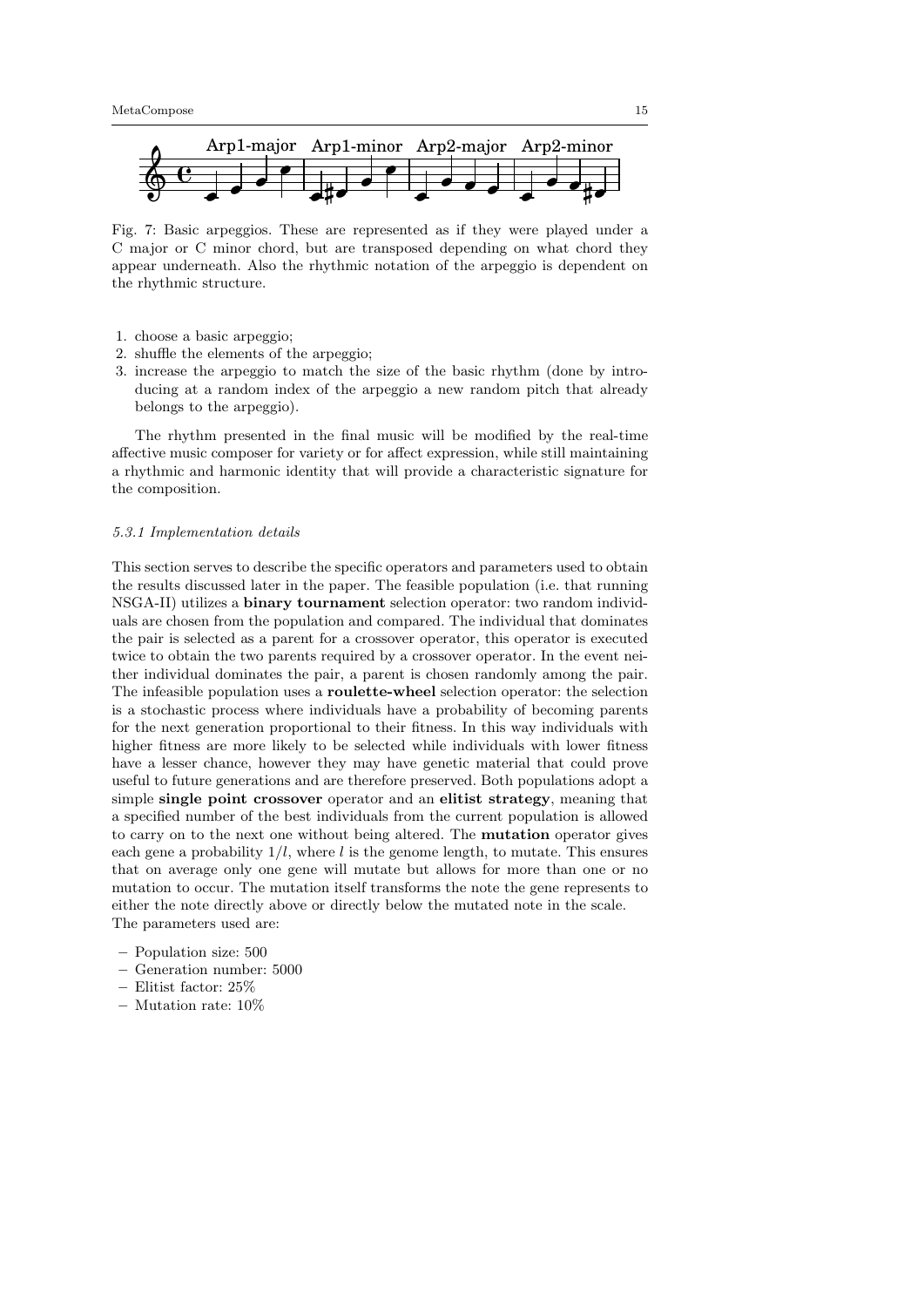# <span id="page-15-0"></span>6 Real-Time Affective Music Composer

The purpose of the real-time affective music composer is to go from the abstract compositions we have created to actual music. There are two main components of the process: a stochastic interpretation of the composition, that creates music that reflects the abstraction while presenting variations, and the modification of some musical and sonorous features to express affective meaning.

The system builds on a number of instruments, each with an algorithm to interpret some (or all) the data that comprises a composition; this interpretation is responsible for turning the abstraction into the score the system plays. These algorithms can be simple or complex, but should always contain some stochastic element, in order to avoid repetition. We created this instrument system to give some creative freedom to the developers that might use this music generation system; for example by making the instruments play accordingly to a specific music style or to create music that fits better with their accompanying media.

The instruments send the notes they generate in real-time to the standard MIDI device provided by the Java language. The system can be configured to be connected to an external MIDI device to provide for sound synthesis.

## <span id="page-15-1"></span>6.1 Mood expression theory

We now describe our model for mood expression in terms of music theory and how mood influences the production. We propose four musical features that influence perceived mood in music, these are: intensity, timbre, rhythm, and dissonances. These are mainly inspired by Liu *et al.* [\[57\]](#page-29-21). While Liu *et al.*'s research focused on mood classification via machine learning, we applied and expanded their model to generate music instead.

#### 6.1.1 Intensity

Intensity (or Volume) is defined by how strong the volume of the music is. It is an arousal-dependent feature: high arousal corresponds to high intensity; low arousal to low intensity. Intuitively, high volume music results in increased stress. In a similar way, lower volume music, being less intense, is less arousing and has lower intensity.

# 6.1.2 Timbre

Timbre is defined as the combination of qualities of a sound that distinguishes it from other sounds of the same pitch and volume. For example, timbre is what makes the C4 chord sound different when played on a piano as opposed to a guitar. It is often associated with "how pleasing a sound is to its listeners" [\[4\]](#page-27-3). One of timbre's most recognizable features is what we could call "brightness", that is, how much of the audio signal is composed of bass frequencies. In previous literature audio features such as MFCC (Mel-Frequency Cepstral Coefficients [\[52\]](#page-29-22) and spectral shape features [\[34\]](#page-29-23) have been used to classify music on the basis of its timbral feature. We associated timbre with valence: the more positive the valence, the brighter the timbre.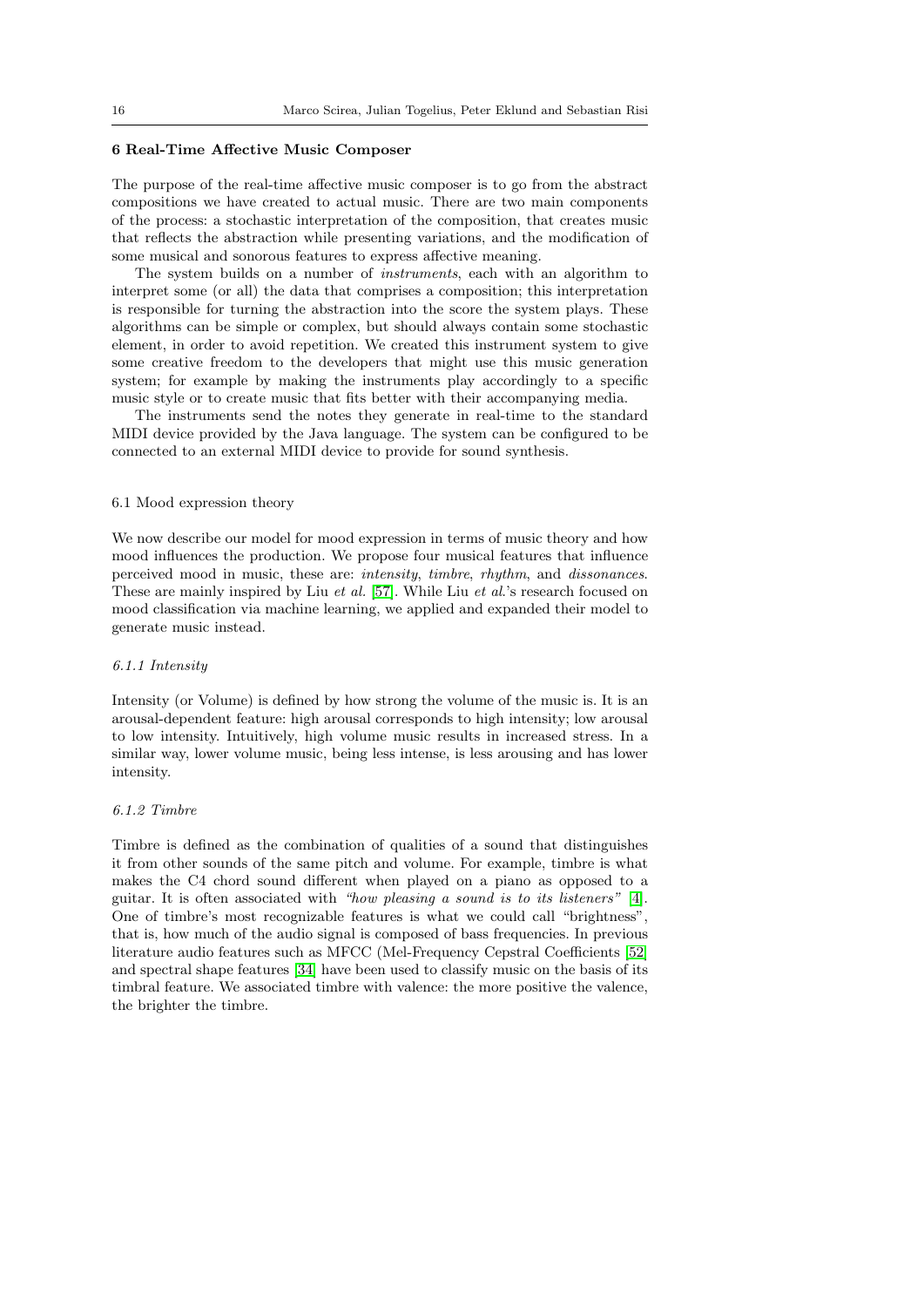## 6.1.3 Rhythm

Rhythm is divided into three features: strength, regularity and tempo [\[57\]](#page-29-21).

- Rhythm strength: how prominent is the rhythmic section is (drums and bass). This feature is arousal dependent and our system acts by regulating the volumes of the instrument currently considered the "bass" to be proportionally higher or lower in the general mix.
- Regularity: how steady the rhythm is. This feature is valence dependent.
- Tempo: how fast the rhythm is. This feature is arousal dependent and influences the beats-per-minute (BPM) that the instruments follow.

In a high valence/high arousal piece of music, for instance, we observe that the rhythm is strong and steady. In a low valence/low arousal, on the other hand, the tempo is slow and the rhythm not as easily recognized.

# 6.1.4 Dissonance

Dissonance is the juxtaposition of two notes very close to each other: for example C and C]. The distance between these two is just a semitone, which gives the listener a generally unpleasant sensation. A dissonant interval does not always sound bad. In fact most music contains dissonances, they can be used as cues expressing something amiss. The listener's ear can also be trained to accept dissonances through repetition, which explains why some music genres rely heavily on intervals that are avoided by other ones.In general, the larger the interval between the two dissonant notes, the 'easier' it is on the listener's ear: a C and a  $C\sharp$  are always dissonant, but the dissonance is more evident if the notes are played from the same octave. C.P.E. Bach, in his Essay on the True Art of Playing Keyboard Instruments [\[5\]](#page-28-26), remarks on the affective power of dissonances, although in a more general way: "... dissonances are played loudly and consonances softly, since the former rouse our emotions and the latter quiet them".

Meyer [\[63\]](#page-30-24) observes that the affect-arousing role of dissonances is evident in the practice of composers as well as in the writings of theorists and critics, remarking how the affective response is not only dependent on the presence of dissonances per se, but also upon conventional association. This means that depending on the conventions of the musical style, dissonances might be more or less acceptable to the listener, and so can arouse different affective reactions. A study of listening preferences for infants, conducted by Trainor and Heinmiller [\[91\]](#page-31-9), shows that even these young listeners, with no knowledge of musical scale, have an affective preference for consonance.

It is important to notice that, while dissonances do occur in music constrained to a certain key, we only consider the introduction of out-of-key notes to introduce a higher degree of dissonance in the music. We connect this feature to valence, hypothesizing that introducing more and more dissonances creates a more negative affect expression.

Out-of-key notes are introduced with the hypothesis that they create more negative valence. The more dissonances added, the more negative the valence. To maintain a feeling of purposeful composition, the possible notes that can appear correspond to the alteration of different scales, going further and further away from the Ionian mode (major mode) according to western music theory (this idea was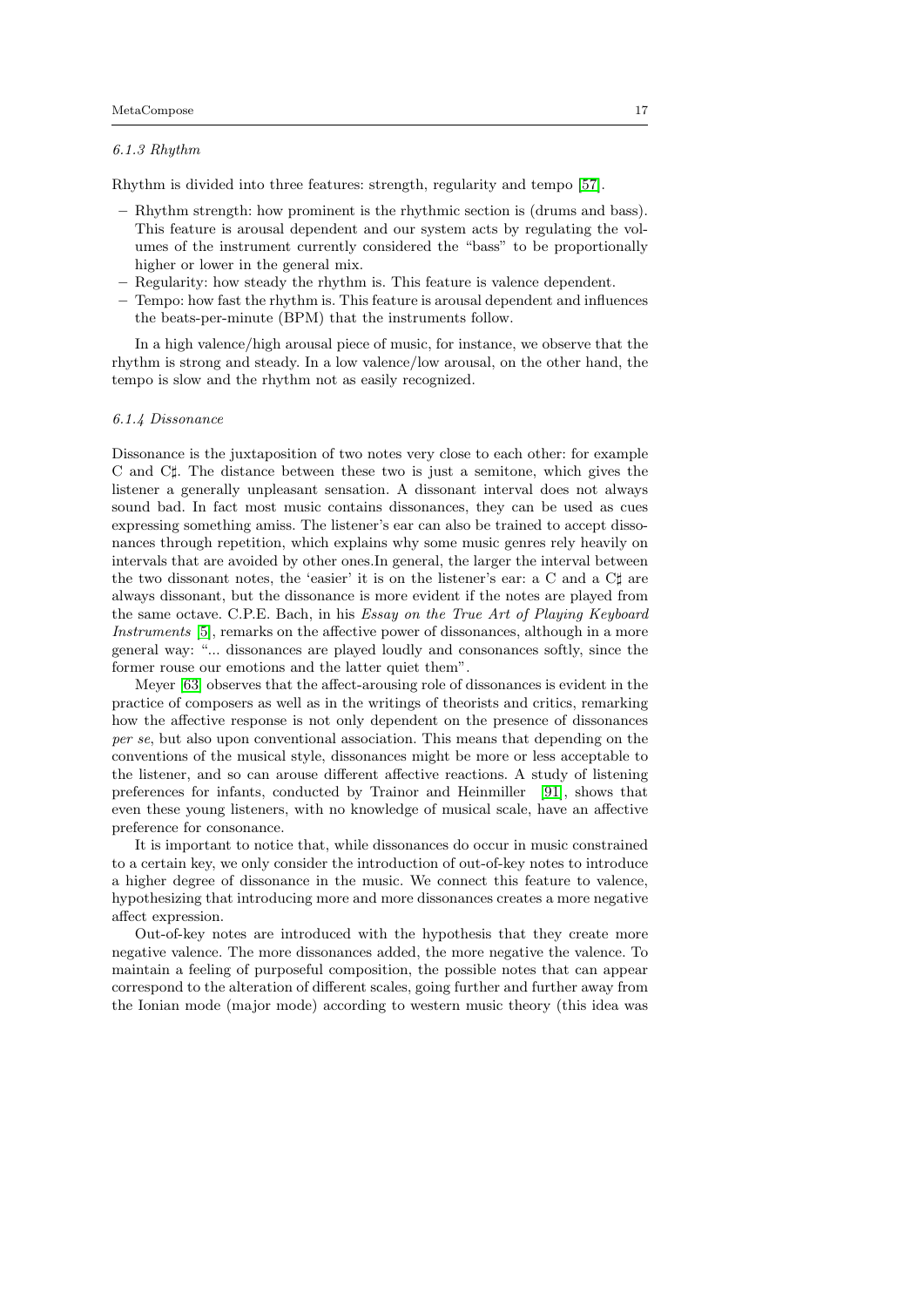inspired by Husain's study on mode's effects on mood [\[39\]](#page-29-24)). It is important to note that MetaCompose does not perform proper mode changes; they are unprepared and the harmonic framework stays in a major key. Assuming a tonic of C, new notes that can appear in the piece are (from higher to lower valence):

- $-$  Bb, from the Myxolydian mode
- $B\flat$  and  $E\flat$ , from the Dorian mode
- $B$ ,  $E$  and  $A$ , from the Aeolian mode
- Bb, Eb, Ab and Db, from the Phrygian mode

The reader might notice we are missing the Lydian and Locrian modes; we decided to exclude these scales for two different reasons. The Lydian mode is the same as the Ionian mode with its fourth degree raised, but it introduces a interval not as easily built upon to reach other modes (i.e. it requires the removal of the alteration to the fourth before adding new alterations). The Locrian mode is defined as a diminished mode as, although its third scale degree is minor, the fifth degree is diminished, instead of perfect. We have excluded it from our listening study mostly because we felt the music produced lost quality, as the diminished intervals make the piece sound less musically structured.

## <span id="page-17-0"></span>7 MetaCompose Archive

The archive's purpose is to store the previously generated compositions and associate these with game-related information, such as: levels, events or even entities. Another main function of the archive is the implementation of a distance measure that can give us information on how similar two compositions are. Such a measure helps manage diversity via similarity in previous and new tracks.

The distance measure we chose is the *Tonal Pitch Step Distance* [\[21\]](#page-28-27), which measures distance of chord progressions on the basis of harmonic similarity. It uses a variant of Lerdahl's Tonal Pitch Space [\[54\]](#page-29-25) to measure the distance of a chord to the tonic triad of its key. We have chosen this particular measure, even if it only considers the chord sequence part of our compositions, because we believe that a lot of the recognition of a song depends on the similarity of the chord sequence. Of course we realize that melodies are also very important, they are easy to recall and we generally connect them to a song, yet we believe that if you listen to the same melody, on two different chord sequences, it is not as immediately recognizable. On the other hand, the opposite is easier. In the future we might expand the distance measure to also include differences in the melody, but we decided it was not necessary for this first implementation of the system.

The main reason to have this mechanism is to allow the game-designer to direct MetaCompose to create music that the game-player would regard as consistent with the content presented to him/her previously. A case in which this might be useful is: if an important game-event occurs, which the game-designer wants to underline with a new composition and not just with a change in the affective meaning expression, he/she might want a new composition to share some similarity with the one previous heard and archived (e.g. the player might be in the same game-play level). As an example of the opposite, imagine the player moving from one area to another that is very different to anything previously seen. The gamedesigner may want to reflect this transition (at least partly) through music, so the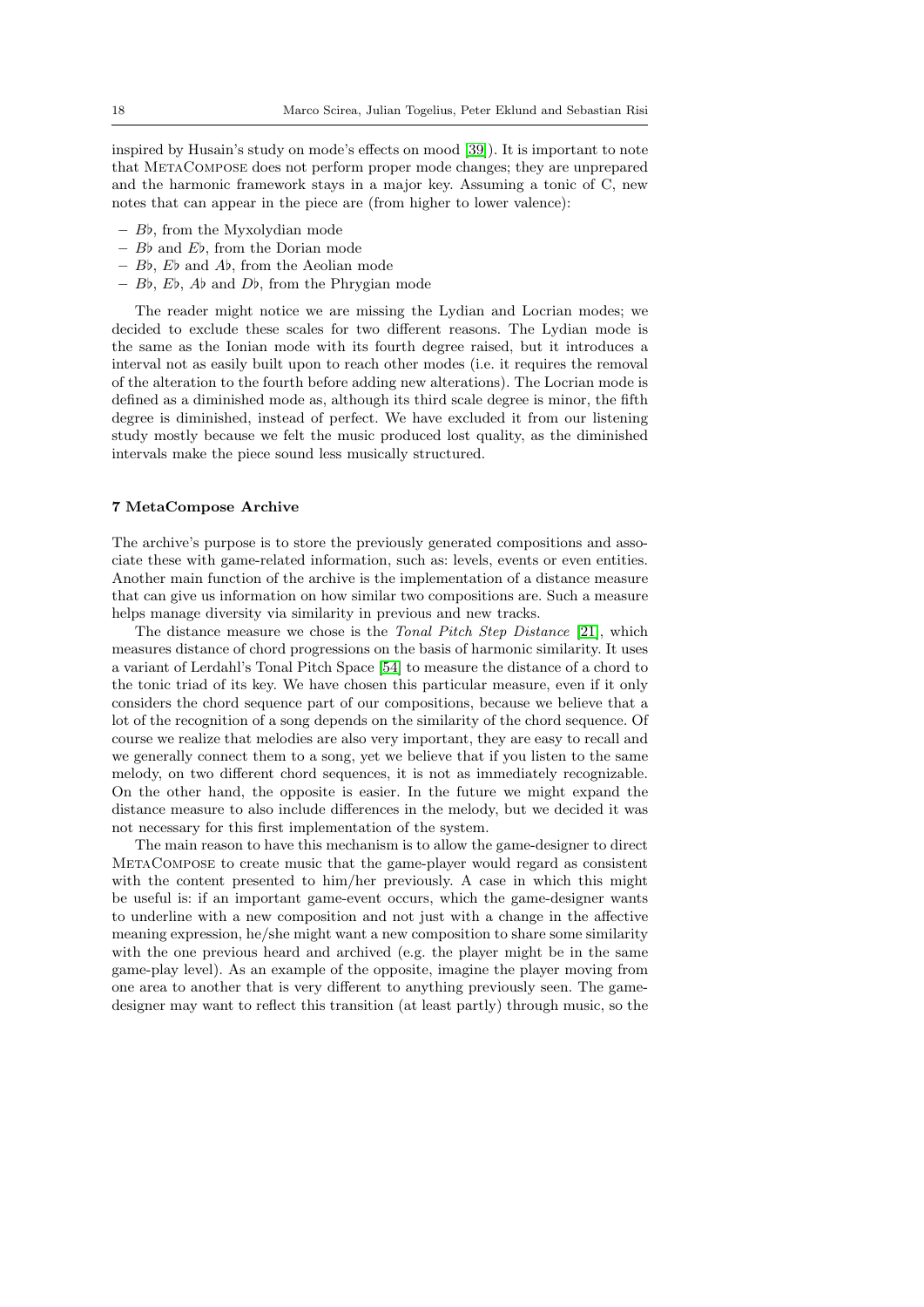game-designer directs MetaCompose to generate a track with a high distance score from any previously archived.

#### <span id="page-18-0"></span>8 Evaluation of the Composition Generation

MetaCompose has been subject to an extensive quantitative study in order to validate our music generation approach. The main objective of the study is to investigate the contribution of each component of the framework to the perceived quality of the music created. To do this, METACOMPOSE components were systematically switched off and replaced them with random generation. From these random "broken" generators, and the complete METACOMPOSE system, we cre-ated various pair-wise samples to test against each other<sup>[6](#page-18-1)</sup>. As the quality of music is a subjective matter, participants are asked to prefer one of two pieces of music presented to them, one generated by the complete algorithm and one from a "broken" generator with one component replaced with random generation. Quality is evaluated according to four criteria: pleasantness, randomness, harmoniousness and interestingness. These four criteria present a good overview of the preference expressed by the participant. Note that no definition of these terms is offered in the survey, and there is therefore no guarantee that participants interpret these criteria the same way (or for that matter differently).

Pleasantness intends to measure how pleasing to the ear the piece is, but this alone is not sufficient to describe the quality of the music produced. There are countless pieces of music that do not sound pleasant, but may nonetheless be considered by the listener as "good" music. In fact, in music, often uncommon (and even discordant) chord sequences or intervals are introduced to express different features in a score, such as affect as well as other narrative information. Also note that some alterations or passages can be specific of a music style. Moreover, discordant intervals are more acceptable to the ear the more often they are repeated they are (see dodecaphonic music [\[71\]](#page-30-25) for example).

Interestingness is a criterion introduced to overcome the just described limitations of the pleasantness criterion: in this way we intend to test if one of our "broken" scores might introduce something that results in something considered interesting to the listener, even when the composition is not as pleasant or harmonic. Note that this is a very subjective measure, as most people have a different opinion about how interesting they perceive a score to be.

On the other hand, harmoniousness might be confused with pleasantness, but we hope that it will be seen as a somewhat more objective measure: less of a personal preference and more of a measure of the listener's ability to recognize the presence of dissonances and harmonic passages.

Finally, randomness intends to gathers a measure of how structured the music appears to the listener. It is not only a measure of dissonance (or voices being off-key), but also of how much the music seems to have a cohesive quality and coherent internal structure. Examples of coherent internal structure are: (i) voices working together well (ii) coherent rhythmic structure (iii) chord sequence presenting tension building and eventual resolution.

<span id="page-18-1"></span><sup>6</sup> This method is inspired by the "ablation studies" performed by Stanley [\[87\]](#page-30-26).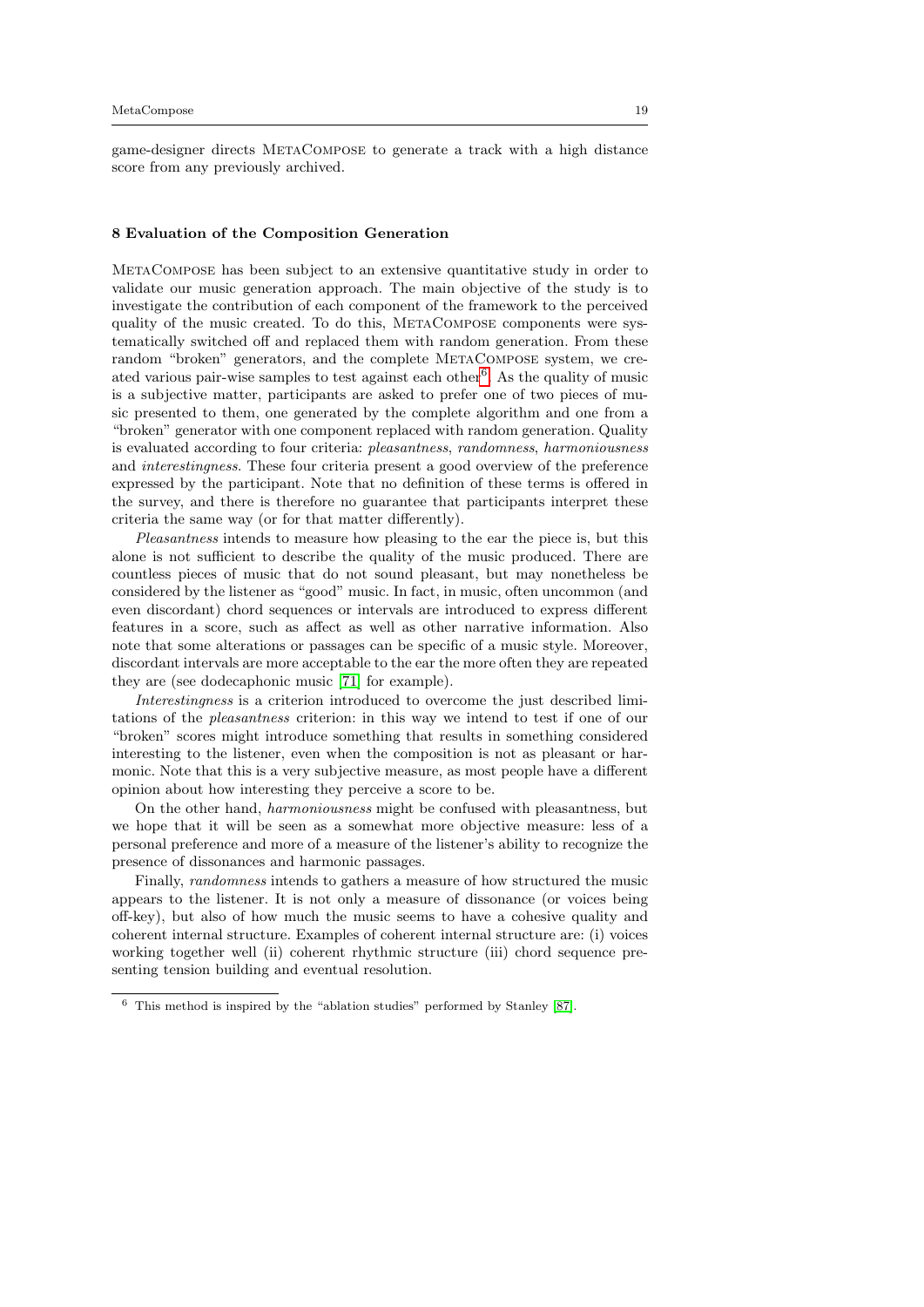An online survey was developed with HTML and PHP, using a MySQL database to hold the data collected. Participants were presented with pairs-wise music clips and asked to evaluate them using the four criteria described. Each of the four criteria has a multiple choices question structured as:

# Which piece do you find more pleasing? "Clip  $A$ "/"Clip  $B$ "/"Neither"/ "Both Equally",

where the last word (e.g. "pleasing") is dependent on the criterion. We also include the more neutral answers "Neither" and "Both Equally" to avoid randomness in the data from participants who cannot decide which clip satisfies their evaluation according to the criterion better or worse. Other benefits of doing this are: avoiding the participant getting frustrated, and giving us some possibly information on interesting individual pairs, where the pieces are considered equally good/bad.

Note that, for the first five questions in the survey, the pair-wise clips always included one clip from the complete generator. After five trials, the clip pairs are picked at random between all the groups. In this way, we hoped to collect enough data to be able to make some observations between the four "broken" generators. The motivation behind this survey design choice is that our main question is evaluating the complete generator against all possible alternatives, so attention to the complete MetaCompose architectural has priority. This also has a practical justification in the fact that, with the number of groups we have (five), testing all possible combinations and gather enough data would be practically impossible. The survey has no pre-defined end: the user is able to continue answering until he/she wants, and can close the online survey at any time or navigate away from it without data loss. However, in the preamble to the survey, we encouraged participants to perform at least five comparisons.

# 8.1 Music clip generation

The five groups were examined (as dictated by the architecture of MetaCompose):

- A. Complete generator: the complete composition generator, MetaCompose, as described in Section [5;](#page-9-0)
- B. Random chord sequence: the chord sequence module is removed and replaced with a random selection of chords;
- C. Random unconstrained melody: the melody generation evolutionary algorithm is replaced with a random selection between all possible notes in the melody range (two octaves);
- D. Random constrained melody: the melody generation evolutionary algorithm is replaced with a random selection between all possible notes belonging to the key of the piece in the melody range (two octaves). We decided this was necessary as (by design) our melody evolution approach is restricted to a diatonic context;
- E. Random accompaniment: the accompaniment generation is replaced by a random accompaniment abstraction (we remind the reader that an accompaniment abstraction is defined by a basic rhythm and note sequence).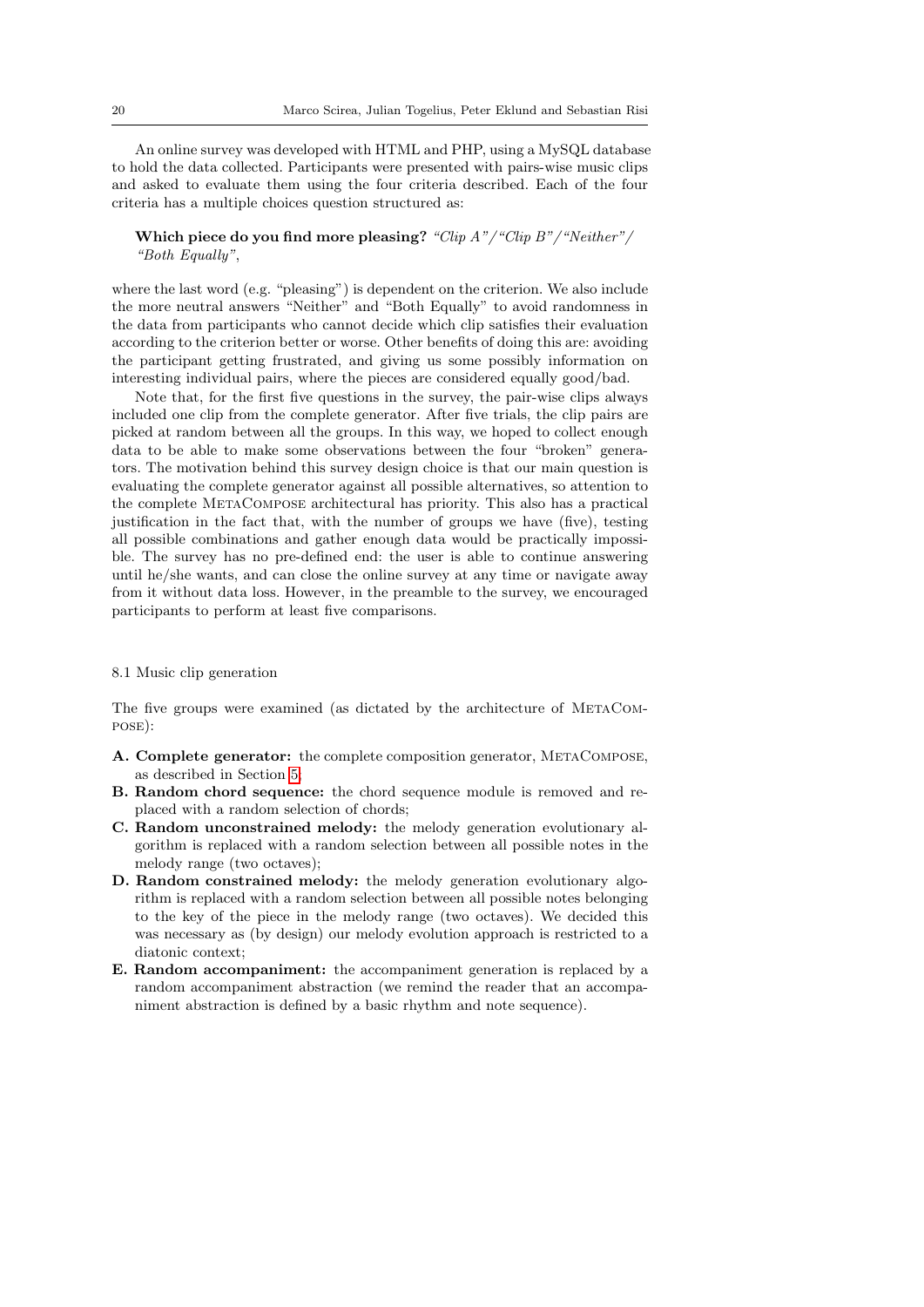<span id="page-20-0"></span>Table 1: Number of correct, incorrect and neutral answers to our criteria for the complete generator (A) against all the "broken" generators (B-E), combined. Note that in the case of the random criterion the listener is asked to select the clip that he/she feels the most random, so it is entirely expected that a low number of participants choose the **random clip**  $(E)$  against the **complete gen**erator (A).

| Choice                              | Pleasing | Random   | Harmonious | Interesting |
|-------------------------------------|----------|----------|------------|-------------|
| METACOMPOSE (A)                     | 654      | 197      | 671        | 482         |
| Choose a "broken" generator $(B-E)$ | 240      | 633      | 199        | 327         |
| A neutral answer                    | 197      | 261      | 221        | 282         |
| Total non-neutral answers           | 894      | 830      | 870        | 809         |
| Binomial test p-value               | 7.44E-21 | 2.75E-77 | $2.05E-29$ | 7.81E-02    |

For each of these 5 groups, 10 pieces of music are created. For the sake of this experiment the affect expression has been kept to a neutral state for all the groups and we used the same algorithms to improvise on the composition abstraction. There is therefore no exploration of the music generators' affect expression but rather an evaluation of the music quality from the complete architecture compared to the architectural alternatives. The clips for the various groups can be accessed at <http://msci.itu.dk/evaluationClips/>

#### 8.2 Results and analysis

The data collected amounts to 1,291 answers for each of the four evaluation criteria from 298 participants. Of the survey trials generated, 1,248 contained a clip generated with MetaCompose (A). Table [1](#page-20-0) shows how many responses were obtained for each criterion and how many neutral answers were collected.

For now we only consider definitive answers (where a participant chooses one of the music clips presented), we examine the impact of the neutral answers at the end of this section. Under this constraint, the data becomes Boolean: answers are either "user chooses the clip from the complete generator  $(A)$ " or "user chose the clip from a broken generator  $(B-E)^n$ . To analyze this data we use a two-tailed binomial test, which is an exact test of the statistical significance of deviations from a theoretically expected random distribution of observations in two categories. The null hypothesis is that both categories are equally likely to occur and, as we have only two possible outcomes, that probability is 0.5.

## 8.3 Complete Generator against all other groups

Firstly, let us consider the combined results of all the "broken" groups (B-D) against MetaCompose (A): as can be seen from Tab. [1,](#page-20-0) we have statistically highly significant differences for the *pleasing*, *random* and *harmonious* categories, while we have a  $p$ -value of 0.078 for the *interesting* category. This means that we can refute the null hypothesis and infer a difference in distribution between choosing the music generated by the complete algorithm (A) and the "broken" ones (B-E).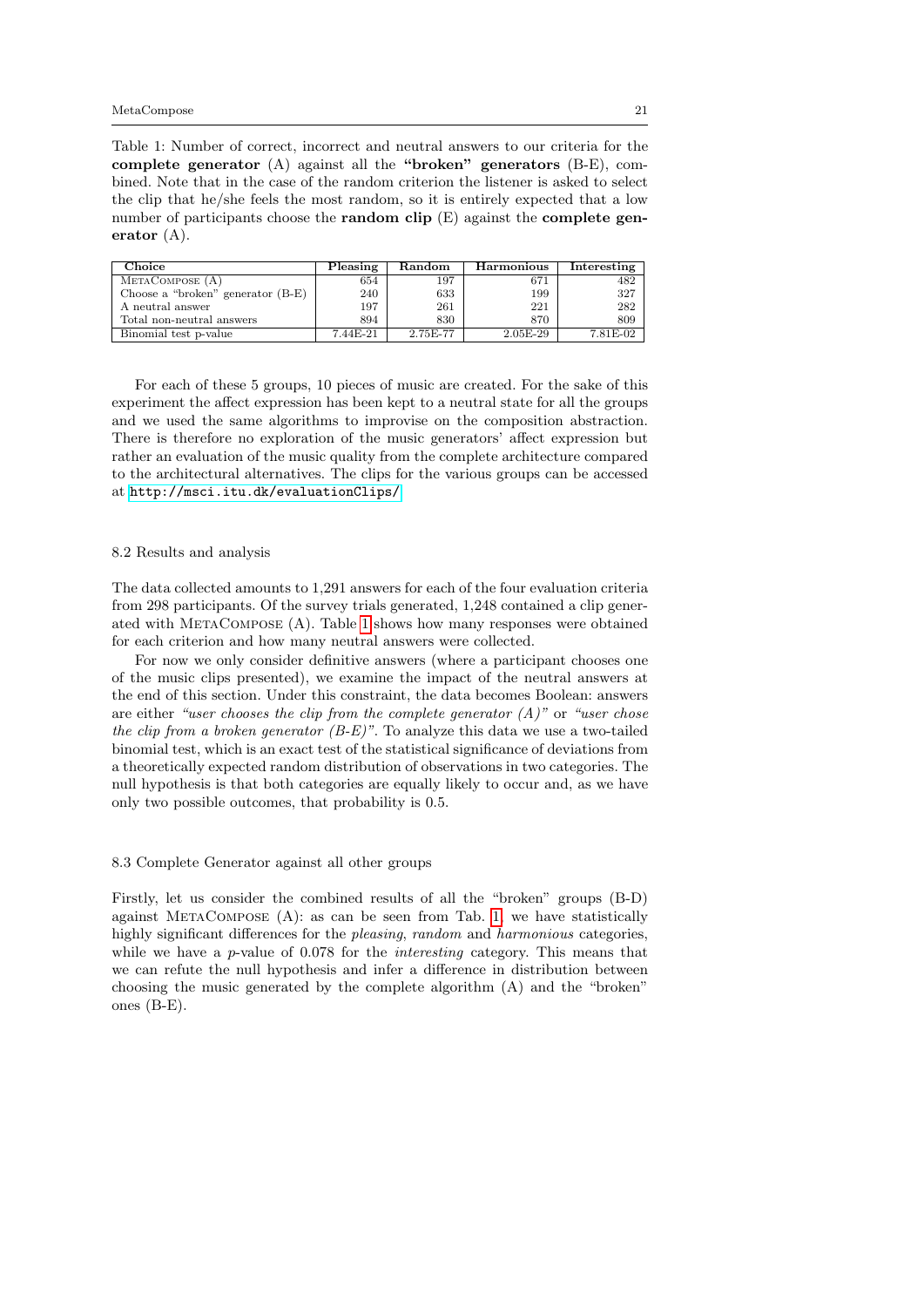<span id="page-21-0"></span>Table 2: Answers and results of the binomial test for pairs comprised of the full generator, METACOMPOSE  $(A)$ , and the one with random chord sequences (B).

| MetaCompose $(A)$ vs $(B)$ | Pleasing   | Random   | Harmonious | Interesting |
|----------------------------|------------|----------|------------|-------------|
| Successes                  | 121        |          | 112        | 98          |
| Failures                   | 93         | 117      | 84         | 98          |
| Totals                     | 214        | 188      | 196        | 196         |
| Binomial test p-value      | $3.23E-02$ | 4.90E-04 | $2.68E-02$ | 5.28E-01    |

We can affirm that METACOMPOSE  $(A)$  ranked better than all the others  $(B-E)$ for three of our four criteria, with the exception of interestingness, where there is no statistically significant difference. Interestingness is clearly a very subjective measure, and this may explain the result. Moreover, examining the ratio of neutral answers obtained for this criterion, it can be observed that it is almost 26%, a much higher neutral response that for the other criteria. This shows that in a higher number of cases participants could not say which composition they found more interesting. A possible explanation is that, as the affect expression (which also includes musical features such as tempo and intensity) is held in a neutral state, equal for all pieces, after hearing a number of clips listeners does not find much to surprise them. Also the duration of the generated pieces (ca. 30 seconds) might not allow sufficient time to determine interestingness.

#### 8.4 Complete Generator against random chord sequence generation

If we only consider the pairs that included the METACOMPOSE (A) and the one with random chord sequences (B) (Tab. [2\)](#page-21-0) we, again, obtain statistically significant differences in the distribution of the answers for the pleasing, random and harmonious criteria. In this case we have a very high p-value for *interestingness* (more than 0.5), in fact we have the same degree of preference for the METACOMPOSE (A) and the "broken" generator (B). We can explain this by considering that the disruptive element introduced by this modification of MetaCompose is mitigated by the fact that the rest of the system tries to create as pleasing music as it can, based on the chord sequence produced. So, for most of the time, the music will not have notes that sound out of key or that do not fit well with the chord sequence. Still, we observe how the listener is capable of identifying that, while the piece does not sound discordant or dissonant, it lacks the structure of tension-building and tension-releasing. This explains how MetaCompose (A) is preferred for all other criteria. It is interesting to note how the act itself of presenting the listener with uncommon chord sequences does result in an increase of the interestingness of the music.

#### 8.5 Complete Generator against unconstrained melody generation

When we consider the unconstrained melody group we have statistically significant differences for all criteria, with some extremely strong significance (Tab. [3\)](#page-22-0). These results are as we expected, as the melody plays random notes that conflict with both the chord sequence and the accompaniment.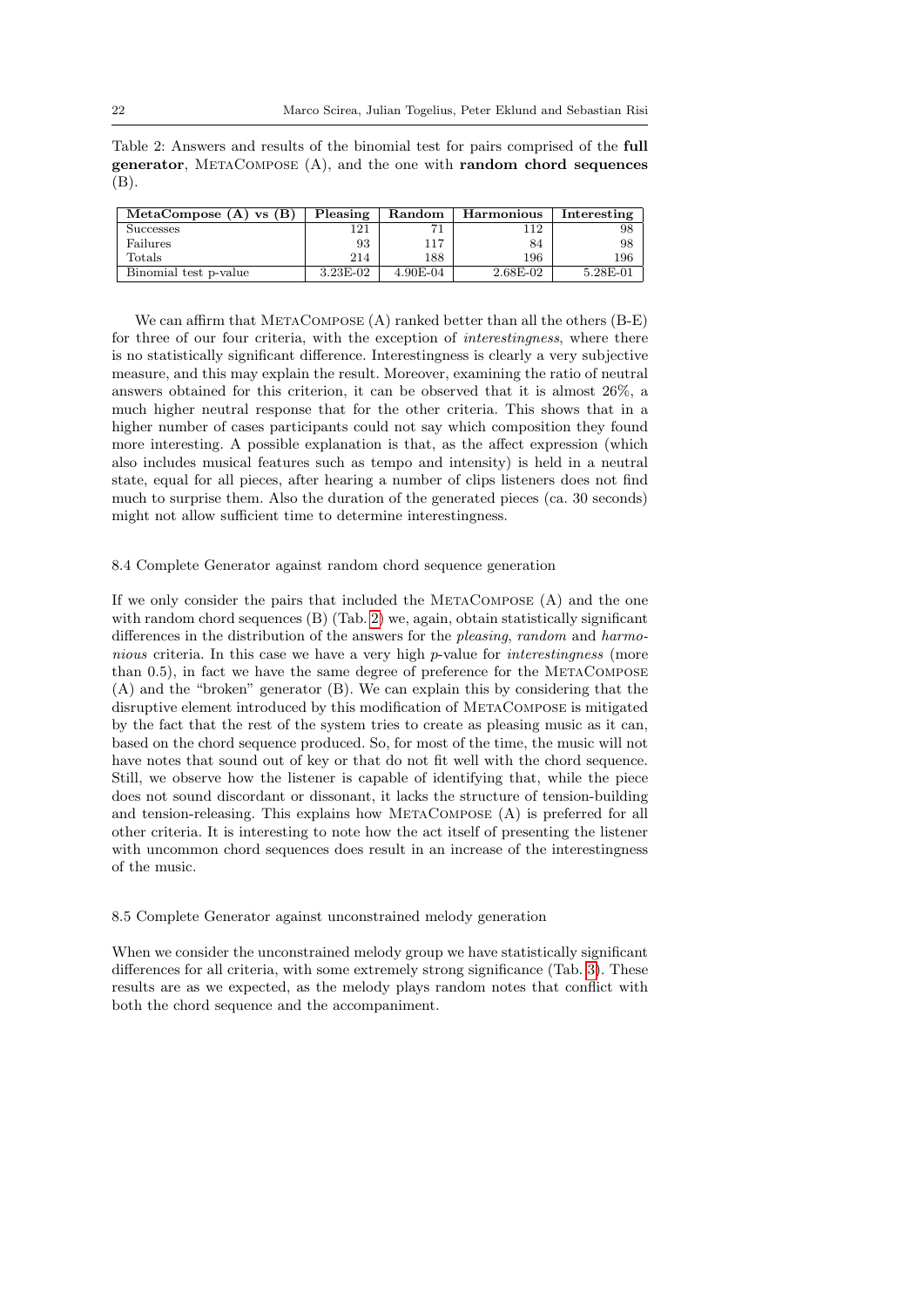<span id="page-22-0"></span>Table 3: Answers and results of the binomial test for pairs comprised of the full generator, METACOMPOSE (A) and the one with unconstrained random melody (C).

| MetaCompose $(A)$ vs $(C)$ | Pleasing   | Random   | Harmonious | Interesting |
|----------------------------|------------|----------|------------|-------------|
| <b>Successes</b>           | 221        |          | 236        | 44          |
| Failures                   | 26         | 221      | 19         | 72          |
| Totals                     | 247        | 242      | 255        | 216         |
| Binomial test p-value      | $5.15E-40$ | 1.44E-43 | $4.11E-49$ | 5.46E-07    |

<span id="page-22-1"></span>Table 4: Answers and results of the binomial test for pairs comprised of the full generator METACOMPOSE (A), and the one with constrained random melody (D).

| MetaCompose $(A)$ vs $(D)$ | Pleasing | Random   | Harmonious | Interesting |
|----------------------------|----------|----------|------------|-------------|
| <b>Successes</b>           | 125      |          | 120        | $^{108}$    |
| Failures                   | 100      | 109      | 85         | 94          |
| Totals                     | 225      | 190      | 205        | 202         |
| Binomial test p-value      | 5.47E-02 | 2.49E-02 | 8.68E-03   | 1.80E-01    |

8.6 Complete Generator against constrained melody generation

The results given by the constrained random melody generation (D) are more interesting (Tab. [4\)](#page-22-1). First, we notice no statistically significant values for the pleasing and interesting criteria. This is explained by the fact that the melody never goes off key, so it never presents off-key notes and never sounds abruptly "wrong" to the listener's ear. Yet, the random and harmonious criteria are statistically significant. Remembering how we described these criteria, we notice that the more objective criteria (random and harmonious) are those that demonstrate a difference in distribution. We believe this reinforces how, although compositions made in this group never achieve a bad result, the listener is still able to identify the lack of structure (randomness) and lack of consideration of the underlying chords of the melody (harmoniousness). An example of the first case would be a melody that jumps a lot between very different registers; this would make the melody sound more random than the melodies we evolve using  $(A)$  – METACOMPOSE – which follow more closely the guidelines of a singing voice. Harmoniousness can be influenced by the fact that, over a chord (expressed by the accompaniment), the melody can play notes that create intervals that 'confuse' the clarity of the chord to the listener's ear.

#### 8.7 Complete Generator against random accompaniment generation

Finally, for the last group, the random accompaniment generation (E), gives us very clear statistically significant results on all criteria (Table [5\)](#page-23-1). A lot of the harmony expression depends on the accompaniment generation, and when this is randomized it is no wonder that the piece sounds confusing and discordant. This is reflected in the trial data.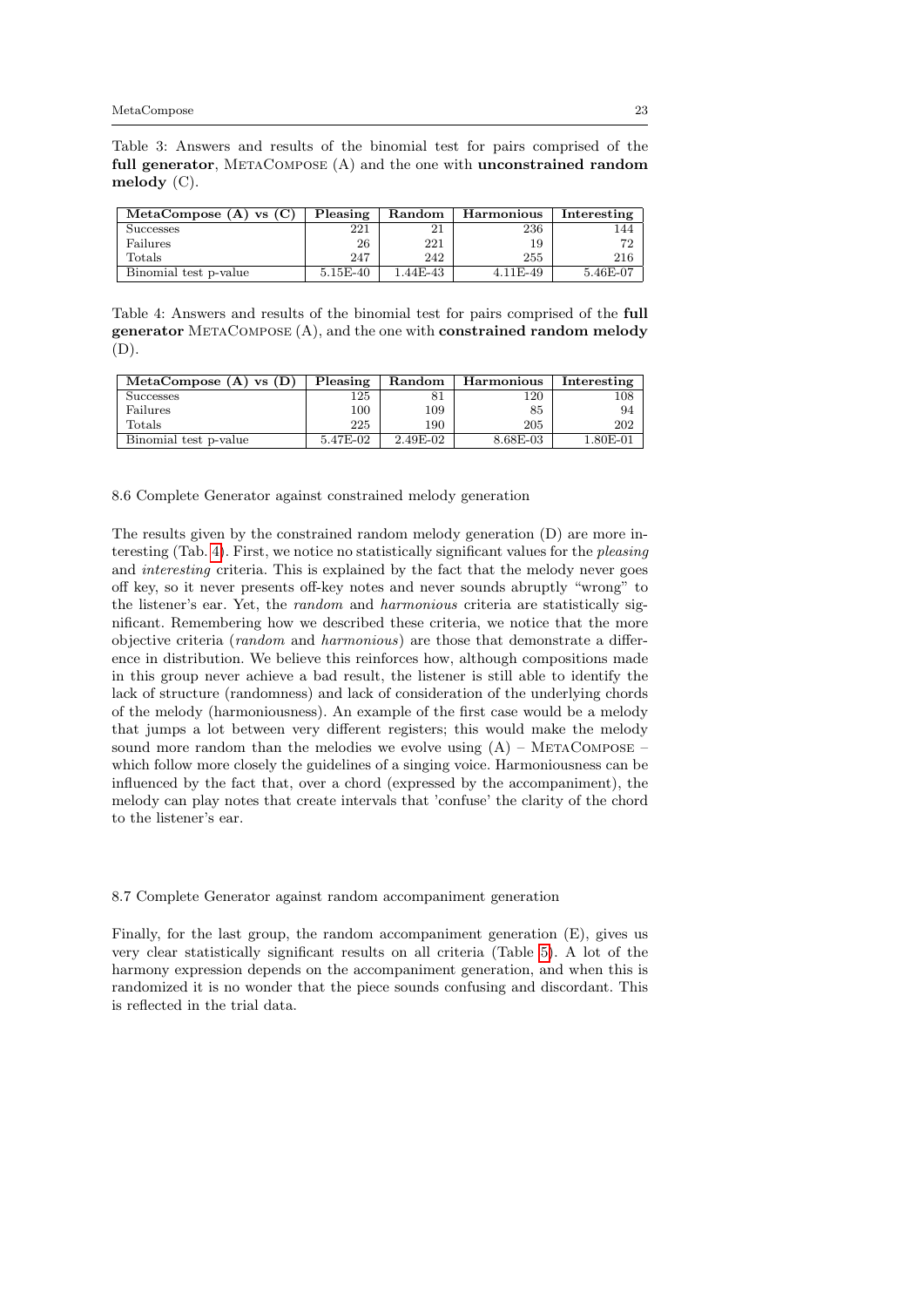<span id="page-23-1"></span>Table 5: Answers and results of the binomial test for pairs comprised of the full generator,  $METACOMPOSE$   $(A)$ , and the one with random accompaniment  $(E).$ 

| MetaCompose $(A)$ vs $(E)$ | Pleasing | Random       | Harmonious   | Interesting |
|----------------------------|----------|--------------|--------------|-------------|
| <b>Successes</b>           | 188      | 25           | 203          | 132         |
| Failures                   |          | 186          | 12           | 63          |
| Totals                     | 209      | 211          | 215          | 195         |
| Binomial test p-value      | 5.00E-35 | $6.58E - 32$ | $3.01E - 46$ | 4.35E-07    |

## <span id="page-23-0"></span>9 Evaluation of valence expression through dissonance

An evaluation conducted on an earlier prototype of a mood expressive music generator indicates that our mood expression theory better expresses arousal than valence (positive/negative feelings) [\[83\]](#page-30-22). Therefore, we are conducting a series of user studies to learn, in more depth, what the effect of the features we believe influence valence actually is. We present the results for an evaluation that focuses on the introduction of dissonant intervals by mean of altered tones (i.e. notes that are not included in the prevailing tonality, from now on also referred as out-ofkey notes for brevity) and in particular how it affects valence in algorithmically generated music. The research questions this study addresses are:

- 1. Can negative valence be expressed via the introduction of altered tones in the generated music?
- 2. Can the quality of generated music be maintained when such notes are added?

To this end, we present and discuss the results of a participant-based evaluation study.

Traynor [\[91\]](#page-31-9) shows how infants prefer consonant intervals to dissonant ones, yet there is a significant difference between instinctive preference and perceived negative valence. Therefore the connection between dissonance and positive/negative valence in MetaCompose is recorded and measured via an experimental platform where users listen to music generated by variations of an algorithm. Statistical analysis of user preferences is performed to characterize the differences between the generative clips in which examples of dissonant and consonant music are presented.

# 9.1 Experiment design

The main objective of this study is the evaluation of the valence expression from the introduction of altered tones in MetaCompose. The secondary objective is the maintenance of perceived music quality under these circumstances. An experiment was designed where pair-wise samples were tested against each other.

The survey asked participants to prefer one of two pieces of music presented and evaluate them according to three criteria: most negative feeling expressed, most well-composed and most interesting. The first criterion is the one to answer for our main research question: can negative valence by expressed by the introduction of altered tones? The other two ratings are more related to the secondary question: can we maintain the quality of the music while introducing altered tones?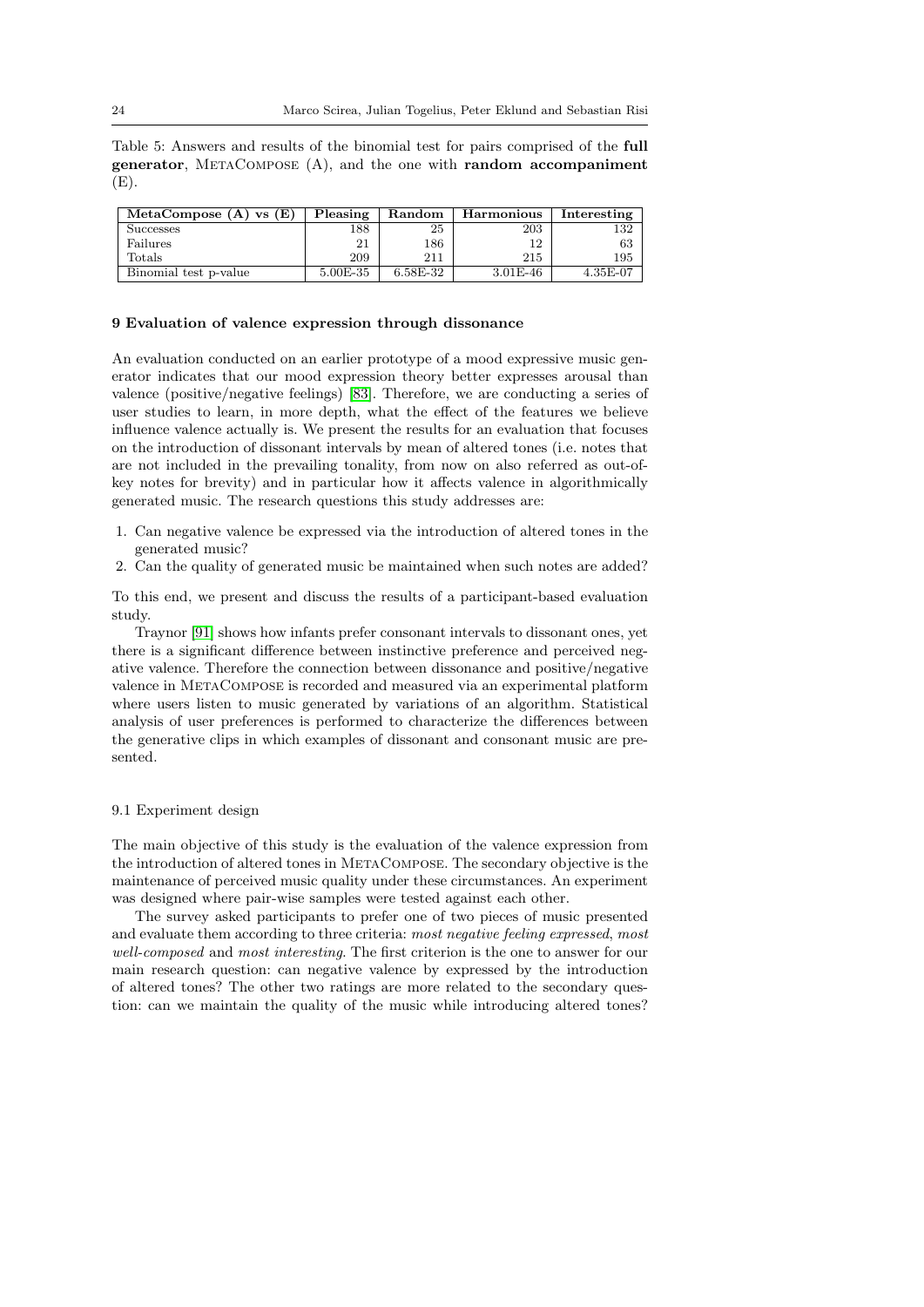We expected lower preference in the "well-composed" criterion for the Out-of-key group, as it can introduce intervals that might be unpleasant (although this might be subjective and sensitive to the cultural background of the individual). The "interestingness" criterion we expected to be mostly balanced, to show how the music with altered tones can still be interesting to listen to. Martinez and Yannakakis [\[61\]](#page-30-27) suggest that ranking produces more consistent and reliable data when annotating affect information, therefore the choice of asking the participants to compare two pieces of music. Each criterion has a multiple choices question structured as:

Which piece seems to express more negative feelings? "Clip A"/"Clip B"/"Neither"/ "Both Equally",

where the wording is dependent on the three criteria. As in the study detailed in the previous section, we also include the more neutral answers "Neither" and "Both Equally" to avoid randomness in the data from participants who cannot decide which clip satisfies the evaluation criterion better or worse. The survey consists of ten questions, where the two clips presented are always one from the consonant and one from dissonant groups. The music pieces are chosen in a way that the participant will listen to all the clips produced for the experiment, but with random pairings between the two groups.

#### 9.1.1 Music clip generation

Ten clips were created for each group (consonant and dissonant), for a total of 20 pieces. For the sake of this experiment the affect expression has been kept to a neutral state for all the mood-expressive features, apart from the dissonances feature. The same algorithms have been used to improvise on the composition abstraction. The clips for the various groups can be accessed at [http://msci.](http://msci.itu.dk/dissonanceClips/) [itu.dk/dissonanceClips/](http://msci.itu.dk/dissonanceClips/).

<span id="page-24-0"></span>Table 6: Participant's answers to our criteria. Also shown are the *p*-values, calculated using a two-tailed binomial test, and the Binomial Effect Size Display.

| Choice                    | Most negative | Most well-composed | Most interesting |
|---------------------------|---------------|--------------------|------------------|
| Altered group             | 329           | 118                | 191              |
| Diatonic group            | 95            | 305                | 233              |
| Neutral answer            | 112           | 113                | 112              |
| Total not neutral answers | 424           | 423                | 424              |
| Binomial test p-value     | 1.38E-31      | 1.81E-20           | $2.32E-02$       |
| <b>BESD</b>               | 55.2%         | $-44.1\%$          | $-9.9\%$         |

## 9.2 Results and analysis

The data collected amounts to a total of 536 answers for each of the three evaluation criteria from 110 participants. Table [6](#page-24-0) shows how many responses were obtained for each criterion and how many neutral answers were collected.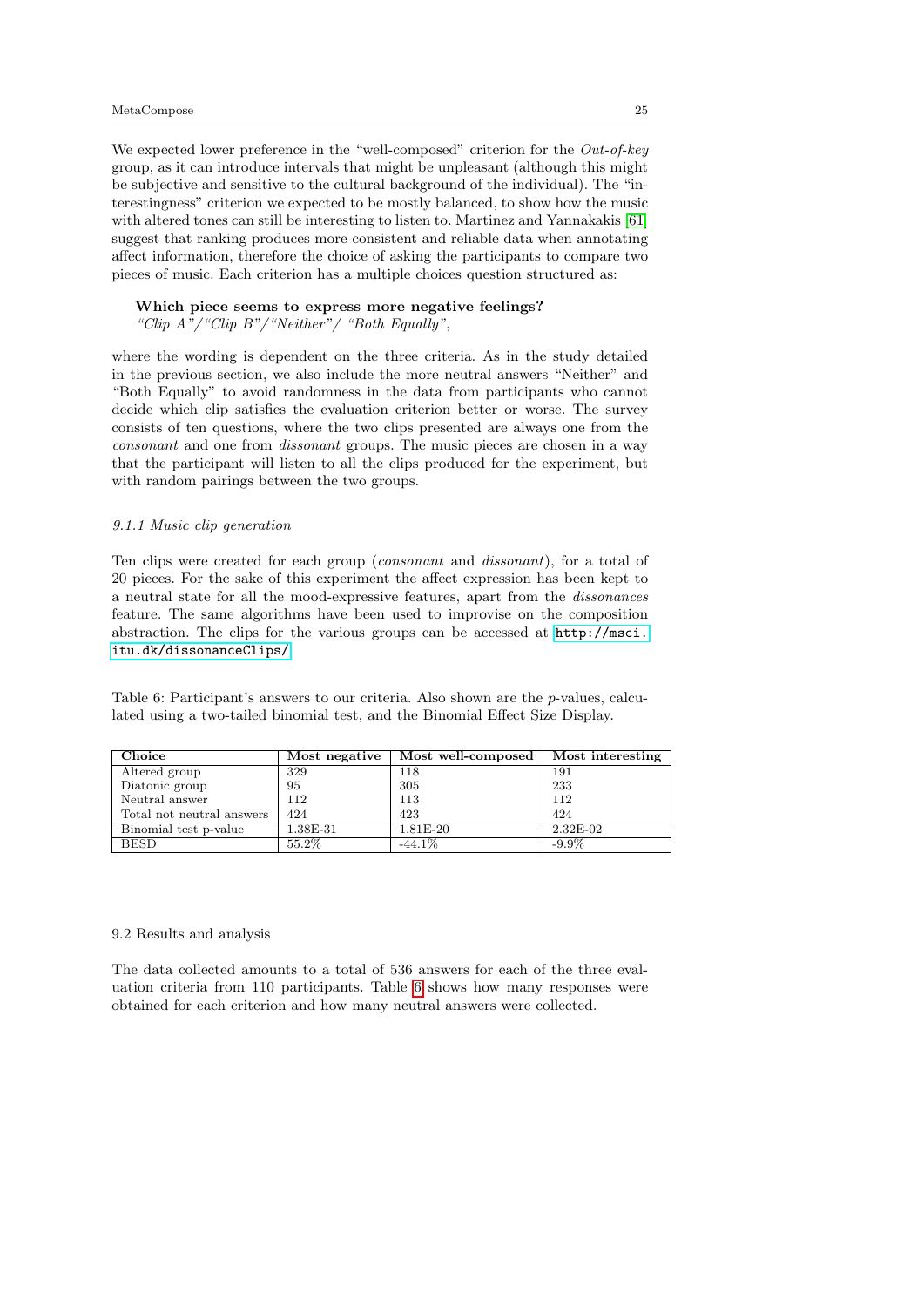For now we only consider definitive answers (i.e. the participant chooses one of the music clips presented); we will look at the impact of the neutral answers at the end of this section. As for the previous study, under the definite choice constraint, the data becomes Boolean: the answers are either "user chose the clip from the Out-of-key group" or "user chose the clip from the Diatonic group". To analyze this data we use a two-tailed binomial test, with as null hypothesis that both categories are equally likely to occur and, as we have only two possible outcomes, that probability is 0.5. The Binomial Effect Size Display (BESD) [\[76\]](#page-30-28) is another way of looking on the effects of treatments by considering the increase of success through interventions. This is an interesting measure, as it elucidates how much of an effect is created, in our case, by the introduction of altered tones.

As it can be seen in Table [6,](#page-24-0) there is a strong statistical significance for the most negative feeling, most well-composed and most interesting categories. Thus the null hypothesis can be refuted and a difference in distribution can be inferred between choosing the music generated with (and without) the introduction of altered tones. This means that our system's introduction of out-of-key notes expresses more negative valence at the price of being perceived as less well-composed and less interesting. The BESD values reflect what can be inferred from the  $p$ -values, yet for the *most interesting* criterion the effect is much smaller  $(-9.9\%)$ , leading us to conclude that not as much interestingness is lost as the statistically significant  $p$ -value  $(2.32E-02)$  might suggest.

#### 9.2.1 Outlier in dissonant group

An outlier was found by looking at the preference expressed for each of the Out-ofkey music clips (see Figure [8\)](#page-26-1). This specific clip has a very different distribution of answers than other Out-of-key clips with a much lower probability of being selected as more negative, a higher chance of being selected as more well-composed and a higher chance of being selected as more interesting. The piece is in  $B\flat$  major, which would be composed of  $B_b, C, D, E_b, F, G$  and A. According to the system previously described, the piece should have its second, third, sixth and seventh degree altered by lowering them by a semitone, leading us to this scale:  $B$ ,  $C$ ,  $\phi$ , Db,  $E\flat$ ,  $F$ ,  $G\flat$  and  $A\flat$ . Yet, we notice from the score that  $C\flat$  and  $G\flat$  never appear in the piece. This effectively removes all the strongest dissonances from the piece: those formed by notes distant by a semitone ( $B$ b-C<sup>b</sup> and  $F$ -G<sup>b</sup>). This is a chance event, formed by a combination of both the way the composition was formed and the way the instruments have improvised over the abstraction.

By removing the data obtained by questions in which this clip appeared, we notice a slight increase in significance for all three criteria (in the order of  $10^{-1}$ ). This is expected, as it reinforces the distribution of the data we observed while considering all out-of-key samples.

# 9.2.2 Demographics

Our participant's population is composed by 89 males and 11 females. The average age is 29.5 (stdev 13.8). Participants were asked to rate their skill with a music instrument and their knowledge of music theory according to a five point Likert scale. The participants have reported a similar level of musical training (avg: 1.1 stdev: 0.97) and instrument skill (avg: 1.4 stdev: 1.2). The homogeneity of the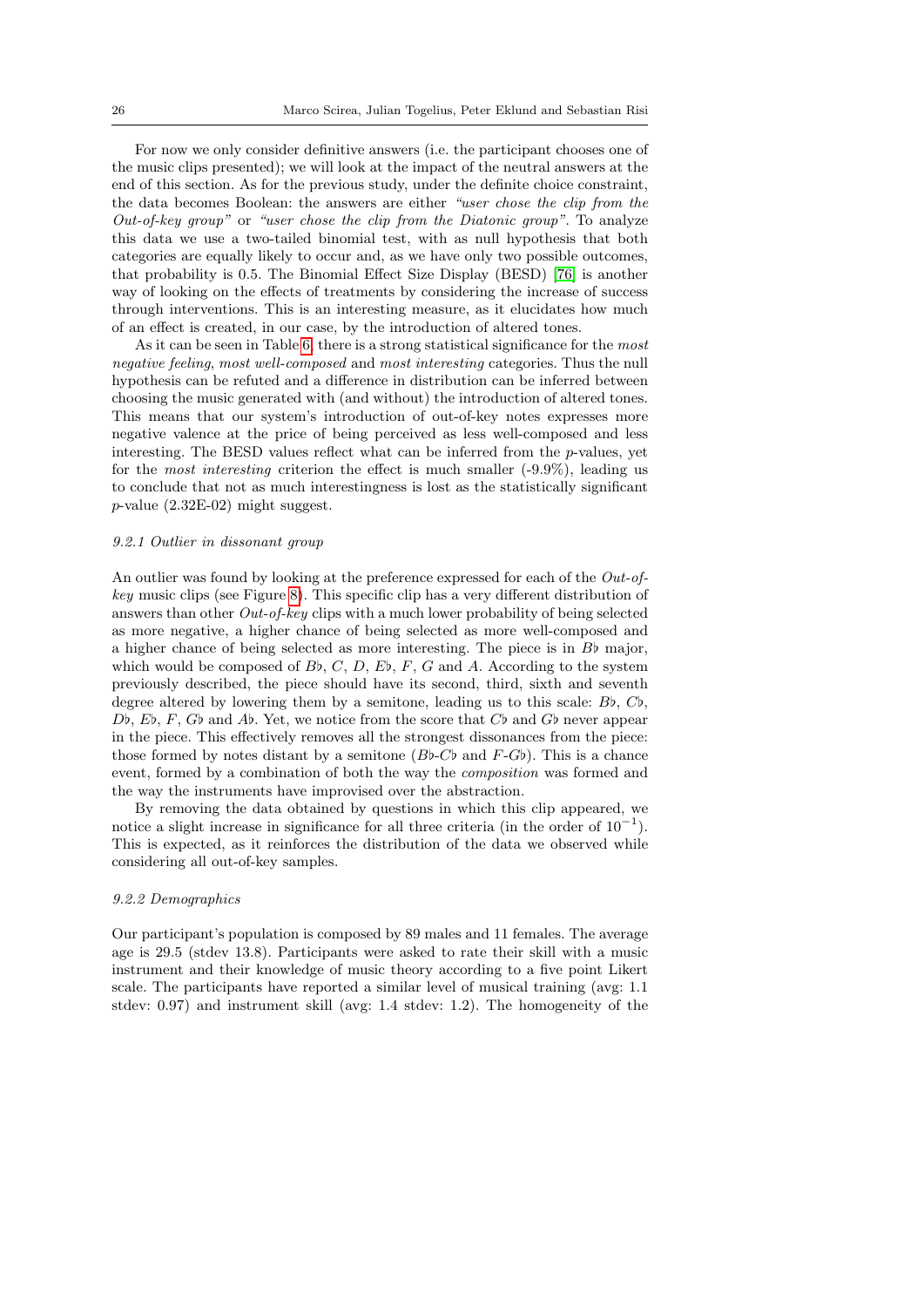<span id="page-26-1"></span>

Fig. 8: Score for the outlier piece in the out-of-key group.

population may explain how, however we partition the population, we find no statistically significant difference in the answers given. We observed two participants that gave a high percentage of neutral answers  $(>75\%)$ . These participants selfreported to have close to no training and experience with music instruments. Yet the very low incidence of participants in this group makes it hard to make any assumptions, especially as many other participants reported a similar level of skill gave many definite choice answers.

If the population is divided by gender, we observe a higher preference in interestingness for dissonant pieces in males, yet the overall low number of female participants makes any conclusion here statistically unreliable.

# <span id="page-26-0"></span>10 Conclusion and future work

This paper described the METACOMPOSE component-based system for music generation based on creating an abstraction for musical structure that supports realtime affective improvisation. We exposed the method of creating the abstractions ("compositions"), which consists of the sequential generation of (i) chord sequences, (ii) melody and (iii) an accompaniment abstraction. The approach to evolve melodies using the non-dominated sorting with two feasible-infeasible populations genetic algorithm (NSFI-2POP) is also described in detail.

Two quantitative studies are also presented as an evaluation of the system: the first investigated the contribution of each component of the framework to the quality of the music created, while the second evaluated the valence expression of our dissonance introduction technique. In the first study we systematically switched off components of our generator and replaced them with random generation. From these random "broken" compositions and the from the complete algorithm architecture we created various pair-wise samples to test. In particular, we observed four broken groups: random chord sequences, random melody constrained (to the key of the piece), random melody unconstrained and random accompaniment. Analysis of the data supports the assertion that participants prefer the complete system in three of the four criteria: (pleasantness, randomness and harmoniousness) to the alternatives offered. The results for the interestingness criterion are however not definitive, but suggest that some parts of our generator have a higher impact on this criterion.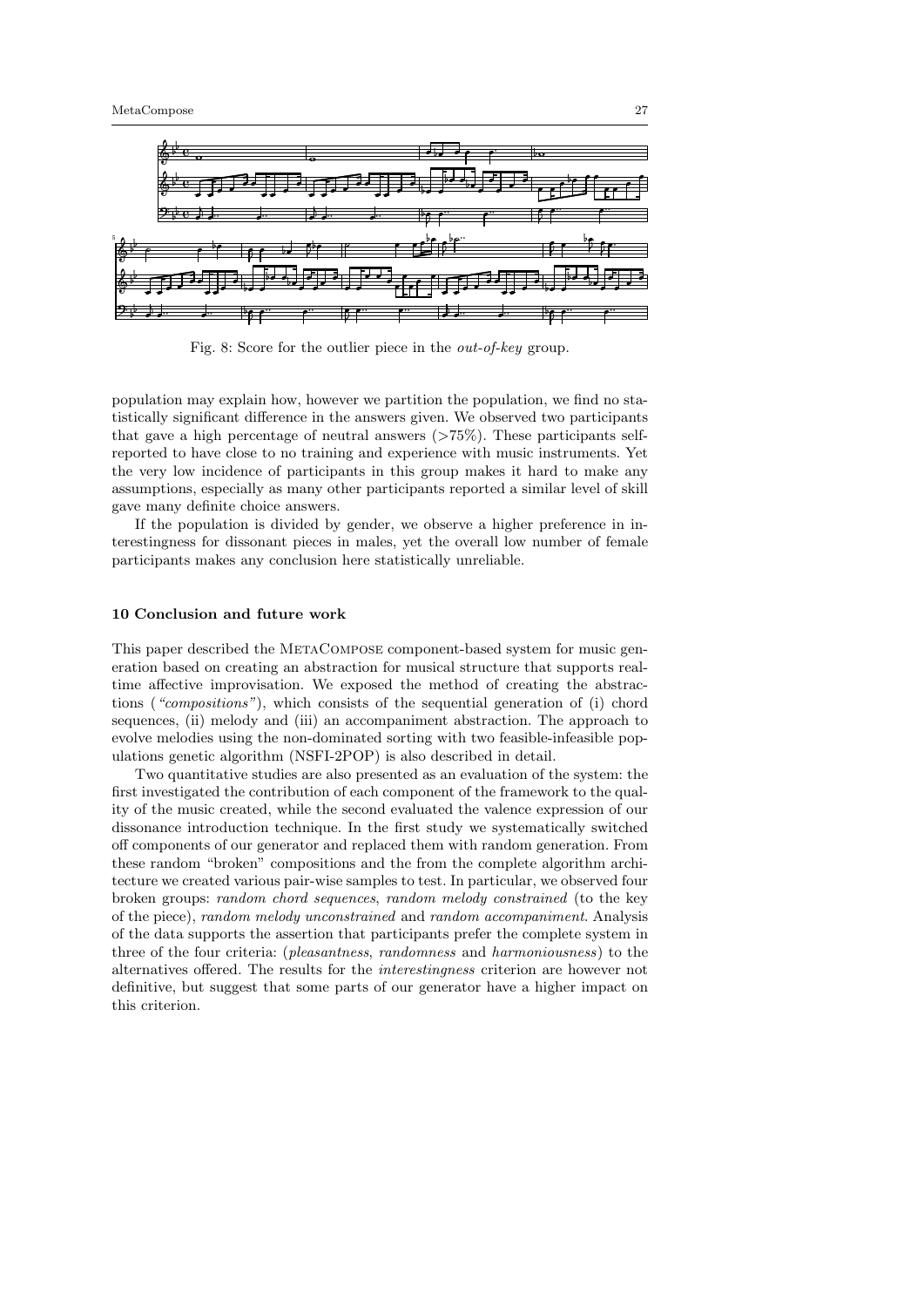In the second study, analysis of the data supports the hypothesis that when altered tones are introduced in the generated music, participants evaluate the pieces as: i) expressing more negative valence; ii) being less well-composed and; iii) being less interesting. While we expected the samples containing out-of-key notes to be categorized as less well-composed, we hoped they would prove to be as interesting as consonant samples. We need to underline that, as can be seen by the Binomial Effect Size Display, the decrease in interestingness is only around 10%, so while the result is statistically significant we do not experience a great loss against the interestingness criterion. Moreover we realize that presenting both the "most well-composed" and "most interesting" questions might have been a mistake, as the participants might have been biased towards expressing an identical preference.

While the results in this paper show that we can reliably generate pleasant music capable of expressing specified moods, there are many further modules that could be added to MetaCompose, and many improvements that could be made. Future work will focus on evaluating the other valence-expressing music features, as in our previous study we found these to be perceived less consistently with our mood-expression theory [\[83\]](#page-30-22). After these studies we will evaluate the complete affect-expression capabilities of the system, following the methodology described by Scirea et al. for characterizing control parameters through crowd-sourcing [\[83\]](#page-30-22). Free-text description of the generated music will not only validate the expressive capabilities of the generator, but might also throw light of additional expressive capabilities beyond the two-dimensional model of emotions that we are currently using. Moreover a future study that should be conducted is comparing the music generated by MetaCompose to music created by a human. The intrinsic problem of this type of experiment is that METACOMPOSE presents a "compositional style" (i.e. small loopable compositions) and would very likely be very easy to distinguish from most human-composed music. This could create a polarization of the participants' answers, with a likely bias against the system. A solution would be to have the human compose in a similar style to the generator, yet this raises the ethical question of how much should we "constrain" the human. Finally we will integrate the system with multiple games and evaluate if any difference in play-experience can be observed. In summary, we have presented the detailed description of the MetaCompose system and we have shown: (i) how each part of our music generation method assists creating music that the listener finds more pleasant and structured; (ii) how our system for expressing valence through dissonance produces the expected perceived affective state and; (iii) presented a novel GA method for constrained multi-objective optimization.

## References

- <span id="page-27-2"></span>1. Abrams, S., Oppenheim, D.V., Pazel, D., Wright, J., et al.: Higher-level composition control in music sketcher: Modifiers and smart harmony. In: Proceedings of the ICMC. Citeseer (1999)
- <span id="page-27-1"></span>2. Alpern, A.: Techniques for algorithmic composition of music 95, 120 (1995). URL [http:](http://citeseerx.ist.psu.edu/viewdoc/download?doi=10.1.1.23.9364&rep=rep1&type=pdf) [//citeseerx.ist.psu.edu/viewdoc/download?doi=10.1.1.23.9364&rep=rep1&type=pdf](http://citeseerx.ist.psu.edu/viewdoc/download?doi=10.1.1.23.9364&rep=rep1&type=pdf)
- <span id="page-27-0"></span>3. Arsenault, D.: Guitar hero:" not like playing guitar at all. Journal of the Canadian Game Studies Association 1(2) (2008)
- <span id="page-27-3"></span>4. Aucouturier, J.J., Pachet, F., Sandler, M.: " the way it sounds": timbre models for analysis and retrieval of music signals. Multimedia, IEEE Transactions on 7(6), 1028–1035 (2005)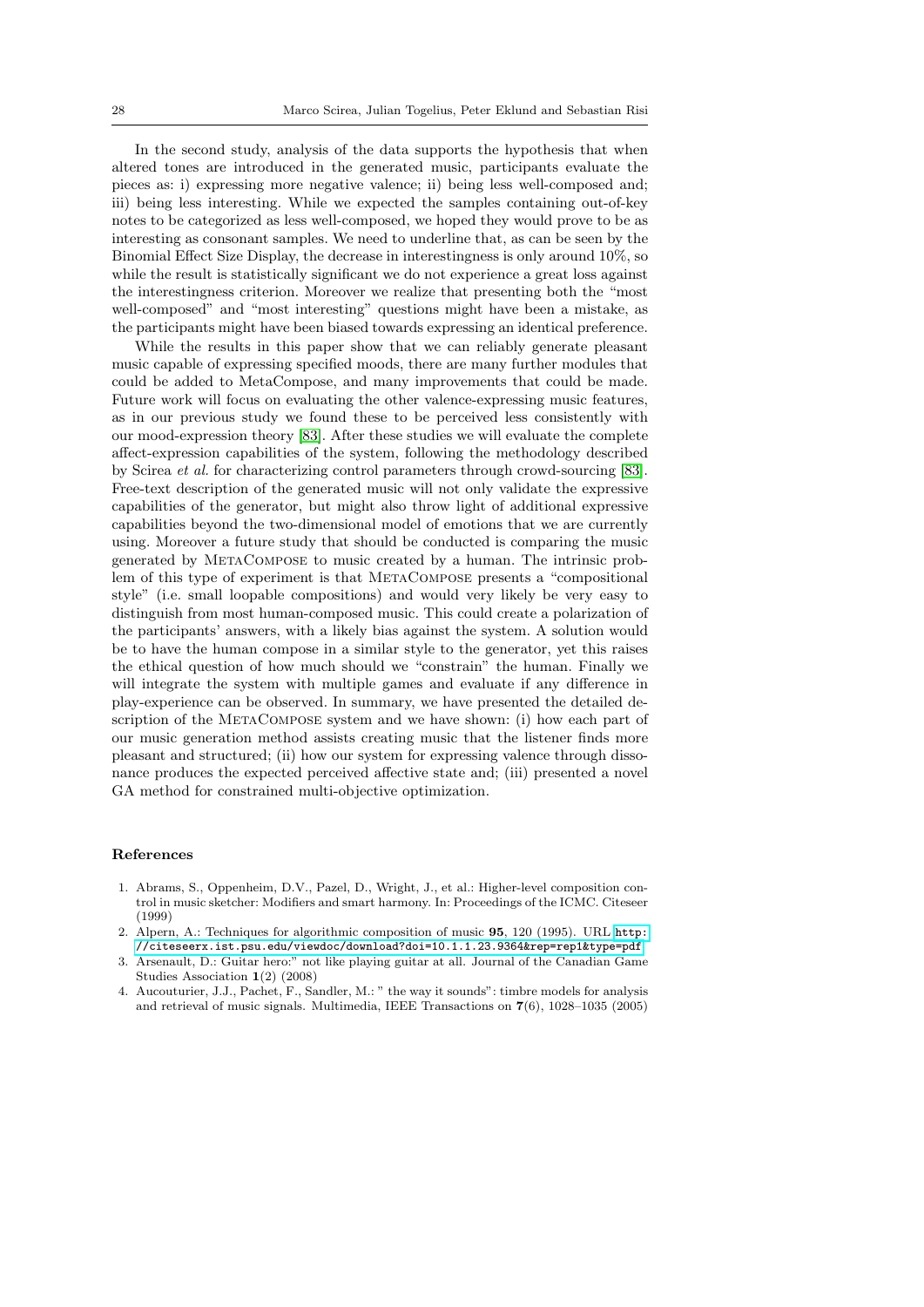- <span id="page-28-26"></span>5. Bach, C.P.E., Mitchell, W.J., John, W.: Essay on the true art of playing keyboard instruments. WW Norton (1949)
- <span id="page-28-15"></span>6. Batson, C.D., Shaw, L.L., Oleson, K.C.: Differentiating affect, mood, and emotion: Toward functionally based conceptual distinctions. (1992)
- <span id="page-28-16"></span>7. Beedie, C., Terry, P., Lane, A.: Distinctions between emotion and mood. Cognition & Emotion 19(6), 847–878 (2005)
- <span id="page-28-6"></span>8. Biles, J.: Genjam: A genetic algorithm for generating jazz solos. In: Proceedings of the International Computer Music Conference, pp. 131–131. INTERNATIONAL COMPUTER MUSIC ACCOCIATION (1994)
- <span id="page-28-7"></span>9. Birchfield, D.: Generative model for the creation of musical emotion, meaning, and form. In: Proceedings of the 2003 ACM SIGMM Workshop on Experiential Telepresence, pp. 99–104 (2003)
- <span id="page-28-23"></span>10. Bown, O.: Experiments in modular design for the creative composition of live algorithms. Computer Music Journal 35(3), 73–85 (2011)
- <span id="page-28-14"></span>11. Brewin, C.R.: Cognitive change processes in psychotherapy. Psychological review 96(3), 379 (1989)
- <span id="page-28-11"></span>12. Brown, D.: Mezzo: An adaptive, real-time composition program for game soundtracks. In: Proceedings of the AIIDE 2012 Workshop on Musical Metacreation, pp. 68–72 (2012)
- <span id="page-28-18"></span>13. Bruner, G.C.: Music, mood, and marketing. the Journal of marketing pp. 94–104 (1990)
- <span id="page-28-17"></span>14. Butler, D.: An historical investigation and bibliography of nineteenth century music psychology literature. Ph.D. thesis, Ohio State University (1973)
- <span id="page-28-25"></span>15. Byron, T., Stevens, C.: Steps and leaps in human memory for melodies: The ef-fect of pitch interval magnitude in a melodic contour dis-crimination task. In: 9th International Conference on Music Perception and Cognition (ICMPC9), Bologna, Italy. Citeseer (2006)
- <span id="page-28-22"></span>16. Chafekar, D., Xuan, J., Rasheed, K.: Constrained multi-objective optimization using steady state genetic algorithms. In: Genetic and Evolutionary ComputationGECCO 2003, pp. 813–824. Springer (2003)
- <span id="page-28-9"></span>17. Chan, H., Ventura, D.A.: Automatic composition of themed mood pieces (2008)
- <span id="page-28-5"></span>18. Collins, K.: An Introduction to Procedural Music in Video Games. Contemporary Music Review 28(1), 5–15 (2009). DOI 10.1080/07494460802663983. URL [http://dx.doi.org/](http://dx.doi.org/10.1080/07494460802663983) [10.1080/07494460802663983](http://dx.doi.org/10.1080/07494460802663983)
- <span id="page-28-4"></span>19. Cope, D.: Algorithmic Music Composition. In: G. Nierhaus (ed.) Patterns of Intuition, pp. 405–416. Springer Netherlands (2015). URL [http://link.springer.com/chapter/10.](http://link.springer.com/chapter/10.1007/978-94-017-9561-6_19) [1007/978-94-017-9561-6\\_19](http://link.springer.com/chapter/10.1007/978-94-017-9561-6_19). DOI: 10.1007/978-94-017-9561-6 19
- <span id="page-28-1"></span>20. Dahlstedt, P.: Autonomous evolution of complete piano pieces and performances. In: Proceedings of Music AL Workshop. Citeseer (2007)
- <span id="page-28-27"></span>21. De Haas, B., Veltkamp, R.C., Wiering, F.: Tonal pitch step distance: a similarity measure for chord progressions. In: ISMIR, pp. 51–56 (2008)
- <span id="page-28-24"></span>22. Deb, K.: Multi-objective optimization using evolutionary algorithms, vol. 16. John Wiley & Sons (2001)
- <span id="page-28-20"></span>23. Deb, K., Pratap, A., Agarwal, S., Meyarivan, T.: A fast and elitist multiobjective genetic algorithm: Nsga-ii. Evolutionary Computation, IEEE Transactions on 6(2), 182–197 (2002)
- <span id="page-28-21"></span>24. Deb, K., Pratap, A., Meyarivan, T.: Constrained test problems for multi-objective evolutionary optimization. In: Evolutionary Multi-Criterion Optimization, pp. 284–298. Springer (2001)
- <span id="page-28-2"></span>25. Doornbusch, P.: A brief survey of mapping in algorithmic composition. In: Proceedings of the International Computer Music Conference (2002). URL [http://www.academia.edu/](http://www.academia.edu/download/33447946/A_Brief_Survey_of_Mapping_in_Algorithmic_Composition.pdf) [download/33447946/A\\_Brief\\_Survey\\_of\\_Mapping\\_in\\_Algorithmic\\_Composition.pdf](http://www.academia.edu/download/33447946/A_Brief_Survey_of_Mapping_in_Algorithmic_Composition.pdf)
- <span id="page-28-3"></span>26. Edwards, M.: Algorithmic Composition: Computational Thinking in Music. Commun. ACM 54(7), 58–67 (2011). DOI 10.1145/1965724.1965742. URL [http://doi.acm.org/](http://doi.acm.org/10.1145/1965724.1965742) [10.1145/1965724.1965742](http://doi.acm.org/10.1145/1965724.1965742)
- <span id="page-28-10"></span>27. Eiben, A.E., Smith, J.: From evolutionary computation to the evolution of things. Nature 521(7553), 476–482 (2015)
- <span id="page-28-13"></span>28. Ekman, P.: Are there basic emotions? (1992)
- <span id="page-28-12"></span>29. Ekman, P.: An argument for basic emotions. Cognition & emotion 6(3-4), 169–200 (1992)
- <span id="page-28-8"></span>30. Eladhari, M., Nieuwdorp, R., Fridenfalk, M.: The soundtrack of your mind: mind musicadaptive audio for game characters. In: Proceedings of Advances in Computer Entertainment Technology (2006)
- <span id="page-28-0"></span>31. Eno, B.: The ship. http://www.brian-eno.net/ (2016). Http://www.brian-eno.net/
- <span id="page-28-19"></span>32. Farnsworth, P.R.: The social psychology of music. (1958)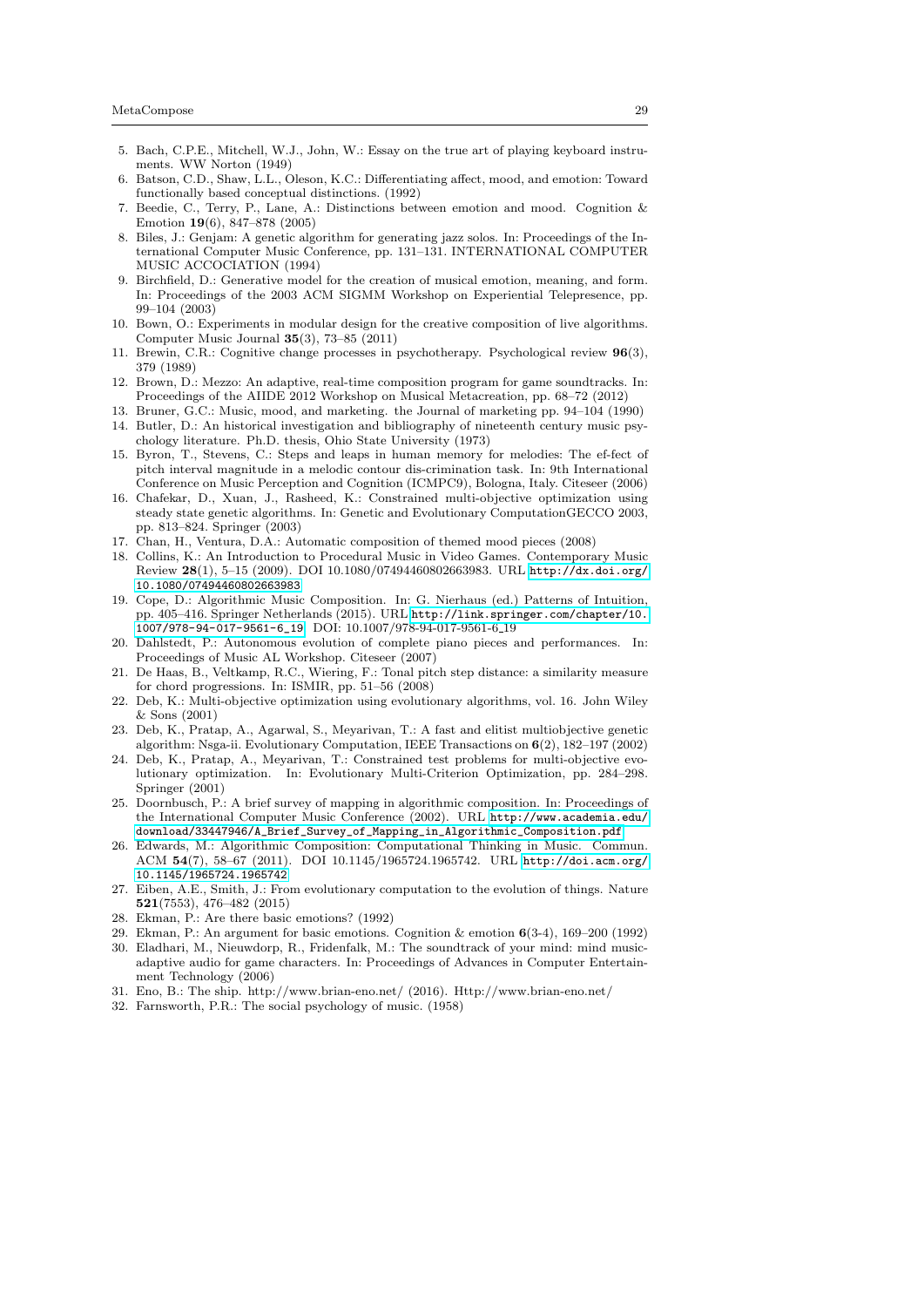- <span id="page-29-17"></span>33. Gabrielsson, A., Juslin, P.N.: Emotional expression in music. Oxford University Press (2003)
- <span id="page-29-23"></span>34. Grey, J.M., Gordon, J.W.: Perceptual effects of spectral modifications on musical timbres. The Journal of the Acoustical Society of America 63(5), 1493–1500 (1978)
- <span id="page-29-16"></span>35. Gundlach, R.H.: Factors determining the characterization of musical phrases. The American Journal of Psychology  $47(4)$ ,  $624-643$  (1935)
- <span id="page-29-12"></span>36. Hevner, K.: The affective character of the major and minor modes in music. The American Journal of Psychology 47(1), 103–118 (1935)
- <span id="page-29-9"></span>37. Hevner, K.: Experimental studies of the elements of expression in music. The American Journal of Psychology 48(2), 246–268 (1936)
- <span id="page-29-13"></span>38. Hevner, K.: The affective value of pitch and tempo in music. The American Journal of Psychology 49(4), 621–630 (1937)
- <span id="page-29-24"></span>39. Husain, G., Thompson, W.F., Schellenberg, E.G.: Effects of musical tempo and mode on arousal, mood, and spatial abilities. Music Perception: An Interdisciplinary Journal 20(2), 151–171 (2002)
- <span id="page-29-15"></span>40. Ilie, G., Thompson, W.F.: A comparison of acoustic cues in music and speech for three dimensions of affect. Music Perception: An Interdisciplinary Journal 23(4), 319–330 (2006)
- <span id="page-29-20"></span>41. Isaacs, A., Ray, T., Smith, W.: Blessings of maintaining infeasible solutions for constrained multi-objective optimization problems. In: IEEE Congress on Evolutionary Computation, pp. 2780–2787. IEEE (2008)
- <span id="page-29-19"></span>42. Jimenez, F., Gómez-Skarmeta, A.F., Sánchez, G., Deb, K.: An evolutionary algorithm for constrained multi-objective optimization. In: Proceedings of the Congress on Evolutionary Computation, pp. 1133–1138. IEEE (2002)
- <span id="page-29-2"></span>43. Juslin, P.N., Liljeström, S., Västfjäll, D., Barradas, G., Silva, A.: An experience sampling study of emotional reactions to music: listener, music, and situation. Emotion 8(5), 668 (2008)
- <span id="page-29-8"></span>44. Katayose, H., Imai, M., Inokuchi, S.: Sentiment extraction in music. In: Proceedings of the 9th International Conference on Pattern Recognition, pp. 1083–1087 (1988)
- <span id="page-29-18"></span>45. Kimbrough, S.O., Koehler, G.J., Lu, M., Wood, D.H.: On a feasible–infeasible twopopulation (fi-2pop) genetic algorithm for constrained optimization: Distance tracing and no free lunch. Eur. J. Operational Research 190(2), 310–327 (2008)
- <span id="page-29-3"></span>46. Kirke, A., Miranda, E.R.: A Survey of Computer Systems for Expressive Music Performance. ACM Comput. Surv. 42(1), 3:1–3:41 (2009). DOI 10.1145/1592451.1592454. URL <http://doi.acm.org/10.1145/1592451.1592454>
- <span id="page-29-0"></span>47. Konečni, V.J.: Does music induce emotion? a theoretical and methodological analysis. Psychology of Aesthetics, Creativity, and the Arts 2(2), 115 (2008)
- <span id="page-29-1"></span>48. Krause, A.E., North, A.C., Hewitt, L.Y.: Music-listening in everyday life: Devices and choice. Psychology of music  $43(2)$ , 155–170 (2015)
- <span id="page-29-10"></span>49. Kreutz, G., Ott, U., Teichmann, D., Osawa, P., Vaitl, D.: Using music to induce emotions: Influences of musical preference and absorption. Psychology of Music  $36(1)$ ,  $101-126$ (2008)
- <span id="page-29-14"></span>50. Krumhansl, C.L.: An exploratory study of musical emotions and psychophysiology. Canadian Journal of Experimental Psychology/Revue canadienne de psychologie expérimentale 51(4), 336 (1997)
- <span id="page-29-5"></span>51. Lange, C.G., James, W.: The emotions, vol. 1. Williams & Wilkins (1922)
- <span id="page-29-22"></span>52. Langlois, T., Marques, G.: A music classification method based on timbral features. In: ISMIR, pp. 81–86 (2009)
- <span id="page-29-6"></span>53. Lazarus, R.S.: Emotion and Adaptation. Oxford University Press (1991)
- <span id="page-29-25"></span>54. Lerdahl, F.: Tonal pitch space. Music Perception pp. 315–349 (1988)
- <span id="page-29-7"></span>55. Lerner, J.S., Keltner, D.: Beyond valence: Toward a model of emotion-specific influences on judgement and choice. Cognition & Emotion 14(4), 473–493 (2000)
- <span id="page-29-11"></span>56. Lindström, E., Juslin, P.N., Bresin, R., Williamon, A.: "Expressivity comes from within your soul": A questionnaire study of music students' perspectives on expressivity. Research Studies in Music Education 20(1), 23–47 (2003)
- <span id="page-29-21"></span>57. Liu, D., Lu, L., Zhang, H.J.: Automatic mood detection from acoustic music data. In: Proceedings of the International Symposium on Music Information Retrieval, pp. 81–7 (2003)
- <span id="page-29-4"></span>58. Livingstone, S.R., Brown, A.R.: Dynamic response: Real-time adaptation for music emotion. In: Proceedings of the 2nd Australasian Conference on Interactive Entertainment, pp. 105–111 (2005)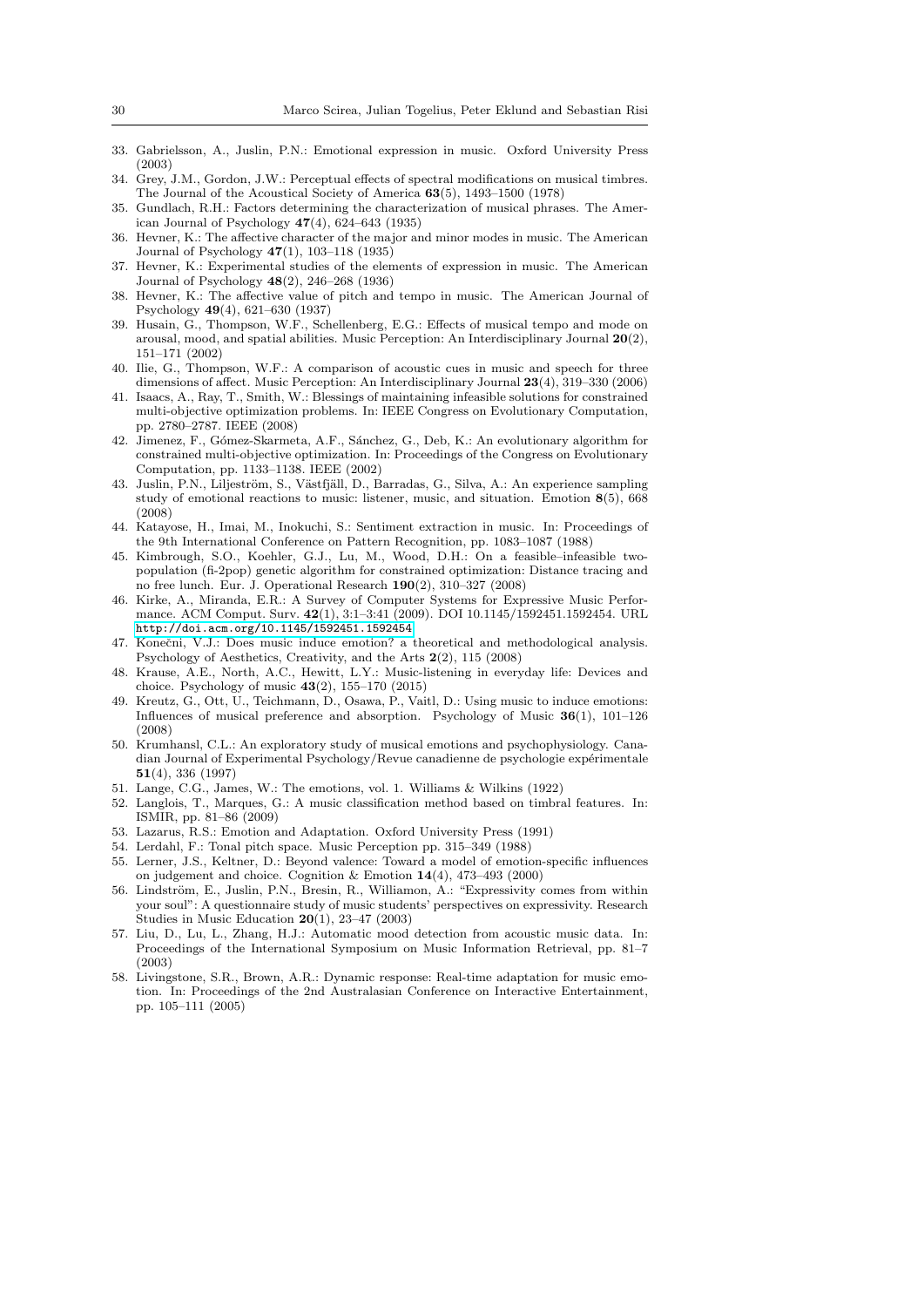- <span id="page-30-12"></span>59. Loughran, R., McDermott, J., O'Neill, M.: Tonality driven piano compositions with grammatical evolution. In: IEEE Congress on Evolutionary Computation (CEC), pp. 2168– 2175. IEEE (2015)
- <span id="page-30-19"></span>60. Martin, B.A.: The influence of gender on mood effects in advertising. Psychology  $\&$ Marketing 20(3), 249–273 (2003)
- <span id="page-30-27"></span>61. Martinez, H.P., Yannakakis, G.N., Hallam, J.: Dont classify ratings of affect; rank them! Affective Computing, IEEE Transactions on 5(3), 314–326 (2014)
- <span id="page-30-15"></span>62. Meier, S.K., Briggs, J.L.: System for real-time music composition and synthesis (1996). US Patent 5,496,962
- <span id="page-30-24"></span>63. Meyer, L.B.: Emotion and meaning in music. University of Chicago Press (2008)
- <span id="page-30-1"></span>64. Miller, K.: Schizophonic performance: Guitar hero, rock band, and virtual virtuosity. Journal of the Society for American Music  $3(04)$ , 395–429 (2009)
- <span id="page-30-7"></span>65. Miranda, E.R.: Readings in music and artificial intelligence, vol. 20. Routledge (2013)
- <span id="page-30-13"></span>66. Miranda, E.R., Biles, A.: Evolutionary computer music. Springer (2007)
- <span id="page-30-11"></span>67. Monteith, K., Martinez, T., Ventura, D.: Automatic generation of music for inducing emotive response. In: Proceedings of the International Conference on Computational Creativity, pp. 140–149. Citeseer (2010)
- <span id="page-30-23"></span>68. Mugglin, S.: Chord charts and maps. http://mugglinworks.com/chordmaps/chartmaps.htm. Accessed: 2015-09-14
- <span id="page-30-2"></span>69. North, A.C., Hargreaves, D.J., Hargreaves, J.J.: Uses of music in everyday life. Music Perception: An Interdisciplinary Journal 22(1), 41–77 (2004)
- <span id="page-30-0"></span>70. Papadopoulos, G., Wiggins, G.: Ai methods for algorithmic composition: A survey, a critical view and future prospects. In: AISB Symposium on Musical Creativity, pp. 110– 117. Edinburgh, UK (1999)
- <span id="page-30-25"></span>71. Perle, G.: Serial composition and atonality: an introduction to the music of Schoenberg, Berg, and Webern. Univ of California Press (1972)
- <span id="page-30-17"></span>72. Posner, J., Russell, J.A., Peterson, B.S.: The circumplex model of affect: An integrative approach to affective neuroscience, cognitive development, and psychopathology. Development and psychopathology 17(03), 715–734 (2005)
- <span id="page-30-8"></span>73. Puckette, M., et al.: Pure data: another integrated computer music environment. Proceedings of the Second Intercollege Computer Music Concerts pp. 37–41 (1996)
- <span id="page-30-14"></span><span id="page-30-9"></span>74. Rigopulos, A.P., Egozy, E.B.: Real-time music creation system (1997). US Patent 5,627,335 75. Robertson, J., de Quincey, A., Stapleford, T., Wiggins, G.: Real-time music generation for a virtual environment. In: Proceedings of ECAI-98 Workshop on AI/Alife and Entertainment. Citeseer (1998)
- <span id="page-30-28"></span>76. Rosenthal, R., Rubin, D.B.: A simple, general purpose display of magnitude of experimental effect. Journal of educational psychology  $74(2)$ , 166 (1982)
- <span id="page-30-20"></span>77. Russell, J.A.: A circumplex model of affect. Journal of Personality and Social Psychology 39(6), 1161–1178 (1980)
- <span id="page-30-21"></span>78. Schellenberg, E.G., Krysciak, A.M., Campbell, R.J.: Perceiving emotion in melody: Interactive effects of pitch and rhythm. Music Perception: An Interdisciplinary Journal 18(2), 155–171 (2000)
- <span id="page-30-16"></span>79. Scherer, K.R., Schorr, A., Johnstone, T.: Appraisal processes in emotion: Theory, methods, research. Oxford University Press (2001)
- <span id="page-30-18"></span>80. Schlosberg, H.: Three dimensions of emotion. Psychological review 61(2), 81 (1954)
- <span id="page-30-4"></span>81. Scirea, M.: Mood dependent music generator. In: Proceedings of Advances in Computer Entertainment, pp. 626–629 (2013)
- <span id="page-30-5"></span>82. Scirea, M., Barros, G.A., Shaker, N., Togelius, J.: Smug: Scientific music generator. In: Proceedings of the Sixth International Conference on Computational Creativity June, p. 204 (2015)
- <span id="page-30-22"></span>83. Scirea, M., Nelson, M.J., Togelius, J.: Moody music generator: Characterising control parameters using crowdsourcing. In: Evolutionary and Biologically Inspired Music, Sound, Art and Design, pp. 200–211. Springer (2015)
- <span id="page-30-6"></span>84. Scirea, M., Togelius, J., Eklund, P., Risi, S.: Metacompose: A compositional evolutionary music composer. In: International Conference on Evolutionary and Biologically Inspired Music and Art, pp. 202–217. Springer (2016)
- <span id="page-30-3"></span>85. Sloboda, J.A., O'Neill, S.A.: Emotions in everyday listening to music. (2001)
- <span id="page-30-10"></span>86. Smaill, A., Wiggins, G., Harris, M.: Hierarchical music representation for composition and analysis. Computers and the Humanities  $27(1)$ , 7–17 (1993)
- <span id="page-30-26"></span>87. Stanley, K.O., Miikkulainen, R.: Evolving neural networks through augmenting topologies. Evolutionary computation  $10(2)$ , 99–127 (2002)